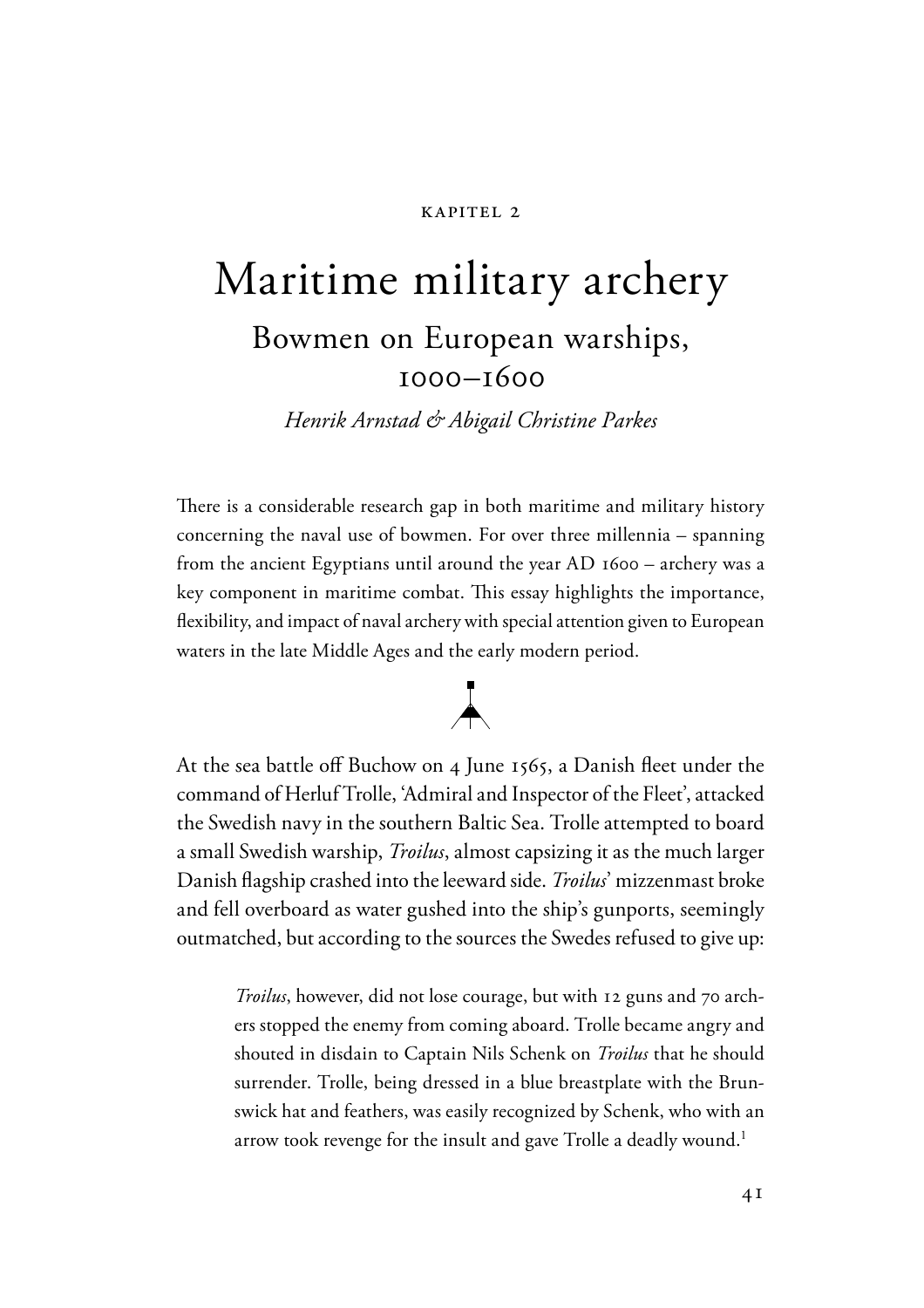

Figure 2.1 Naval longbowmen attacking enemy infantry, crossbowmen, spearmen, and stone-throwers and the rigging of an enemy ship. This late medieval image illustrates the excellent tactical flexibility of maritime archery. The Pageants of Richard Beauchamp, Earl of Warwick, 'HOWE Erie Kichard, in his commyng into Englond, wanne ij. greet Carykkes in the See' (1485). Cotton MS Julius E IV/3 fol. 18v, by permission of the British Library.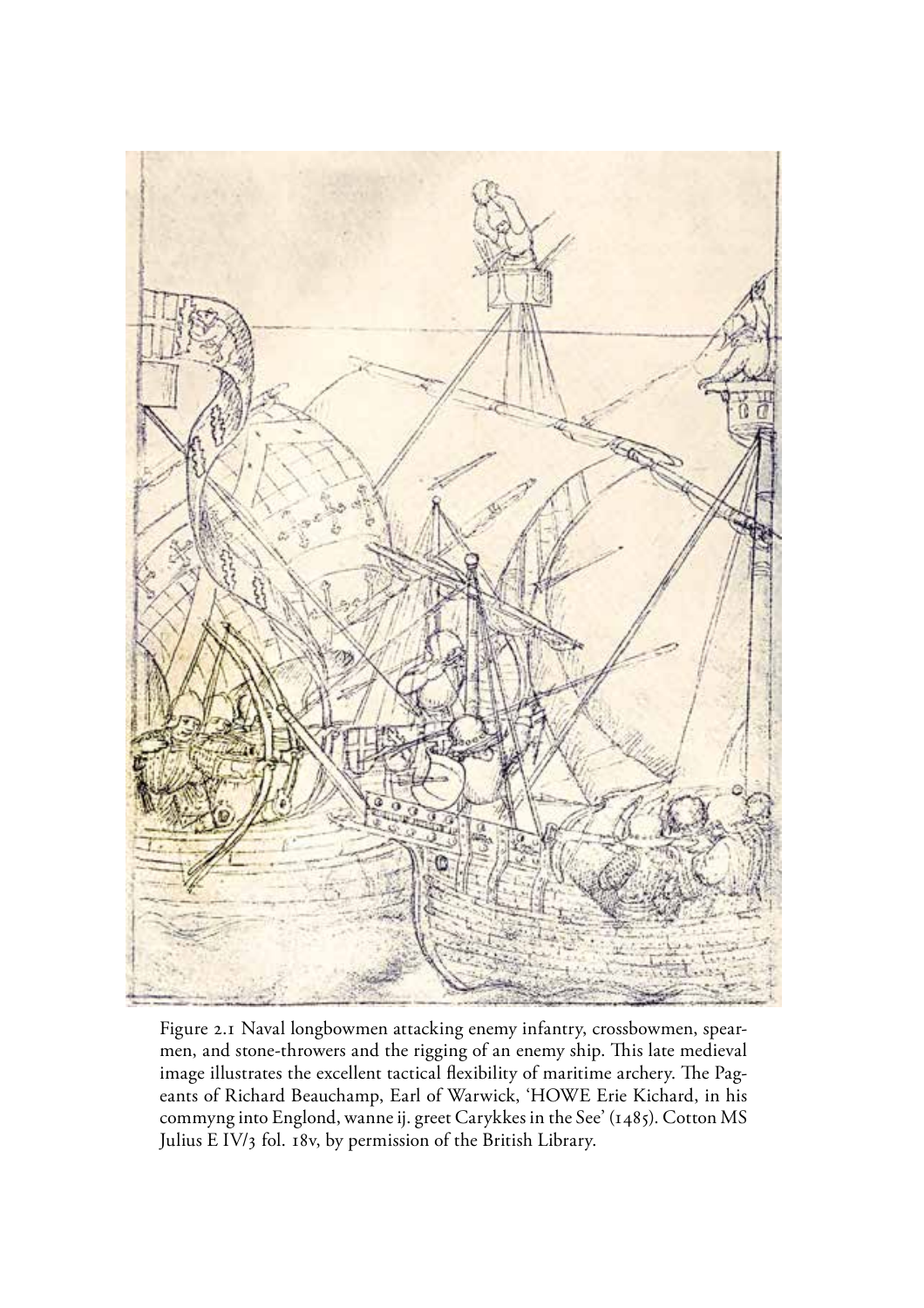Eventually the Danish fleet retreated, having lost over 700 men, among them eventually Trolle, who died of his wounds on 25 June 1565 (Fig. 2.1).

For over three millennia, military archery was a key component of naval warfare. Trolle's fate demonstrates the continuing importance of maritime bowmen, well after the end of the Middle Ages into the early modern period. In the sixteenth century, naval bowmen were still as tactically flexible, efficient and deadly as they had been for over 3,000 years. Furthermore, we can see that, even though the longbow is famously associated with the English army, this weapon was neither exclusive to England nor to land warfare.2 Naval archery was a transnational weapon system, and bowmen may in fact have been even more effective at sea than on land. Additionally, archery had a profound impact on naval combat and ship design, with stern- and forecastles being added originally as platforms for bowmen. The bow was the original ship artillery.<sup>3</sup>

Naval archery was used for thousands of years across the globe, and for example was well developed in South-East Asia, yet despite that fact very few studies exist regarding this segment of warfare. We will thus address the considerable research gap in both naval and military history by focusing on naval archery in European waters in the period AD 1000–1600, the period when the organized use of naval archery reached its peak and then declined in use by end of the sixteenth century.

We will use the terms 'naval archery', 'maritime military archery', or simply 'maritime archery' to describe the use of bowmen in armed conflict at sea, and the related use of crossbowmen, since they were often the archers' adversaries. Historically, maritime archery was not limited to ship-to-ship combat, being also employed in amphibious warfare, and in naval logistics operations. In some cases, archers were also employed by civilians as 'hired guns', protecting merchant ships.

Specific literature on maritime archery is very sparse, with a few notable exceptions such as *The Military Archer at Sea* by the archery expert Hugh Soar, and 'The Long-bow and the Tudor Navy Royal' by the naval historian Justin Reay.4 Additionally, the deployment of archers at the Battle of Sluys (1340) has been studied by the historian Kelly DeVries.<sup>5</sup> Otherwise, maritime archery is discussed as a side note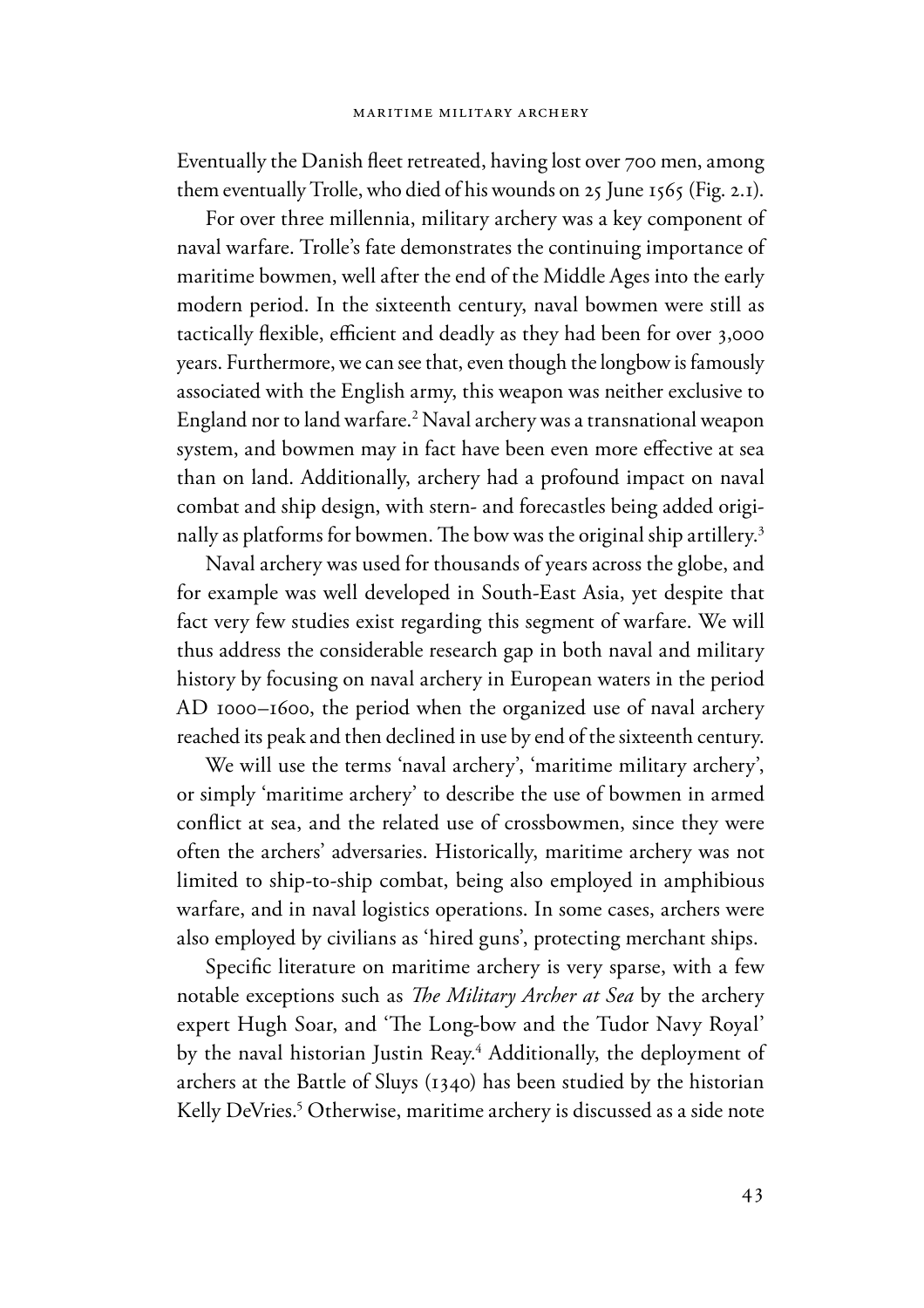in two general research fields: (1) the history of naval warfare, and  $(2)$ the history of military archery:

- 1 Naval warfare studies sometimes take time to discuss maritime archery, one example being Charles Stanton's *Medieval Maritime Warfare*; however, the use of archers on warships is commonly reduced to a prelude to the 'real' battle, as in Susan Rose's *Medieval Naval Warfare 1000–1500*, where she writes the 'opening phase of the battle was fought with missiles' and similar.<sup>6</sup>
- 2 Military archery studies, meanwhile, are always focused on land warfare – and especially the triumphs of the English longbow in the fourteenth and fifteenth centuries – and the maritime use of bowmen is usually overlooked. One of the few exceptions is *War Bows* by the archery expert Mike Loades, which includes several passages on the subject.7

# The beginning of naval archery

The bow and arrow was perhaps the first man-made machine, dating back some 50,000 years.8 Combining archery with maritime activities (fishing, hunting, and armed conflict) on rivers and lakes and at sea also seems to have been an early step for humanity.

In ancient Egypt, the New Kingdom (1570–1069 BCE) saw the birth of organized military units of naval archers, alongside the creation of a state navy.<sup>9</sup> The deployment of naval archery gave the Egyptians a decisive advantage in Mediterranean wars against the Sea Peoples.<sup>10</sup> Spectacular murals at the Temple of Rameses III in Luxor show the divine ruler using a bow to defeat his seafaring enemies at the Battle of the Delta in 1178 BCE, indicating the importance of the weapon to the Egyptians (Fig. 2.2). Indeed, maritime archers were adopted by all major Mediterranean navies in antiquity, the most important being those of the Phoenicians, Greeks, and Romans. The ram was the main weapon on their war galleys and triremes, while bowmen provided close-in fire, alongside large swivel-mounted crossbows called ballistas. Later Roman warships also had one or two wooden turrets for archers.<sup>11</sup>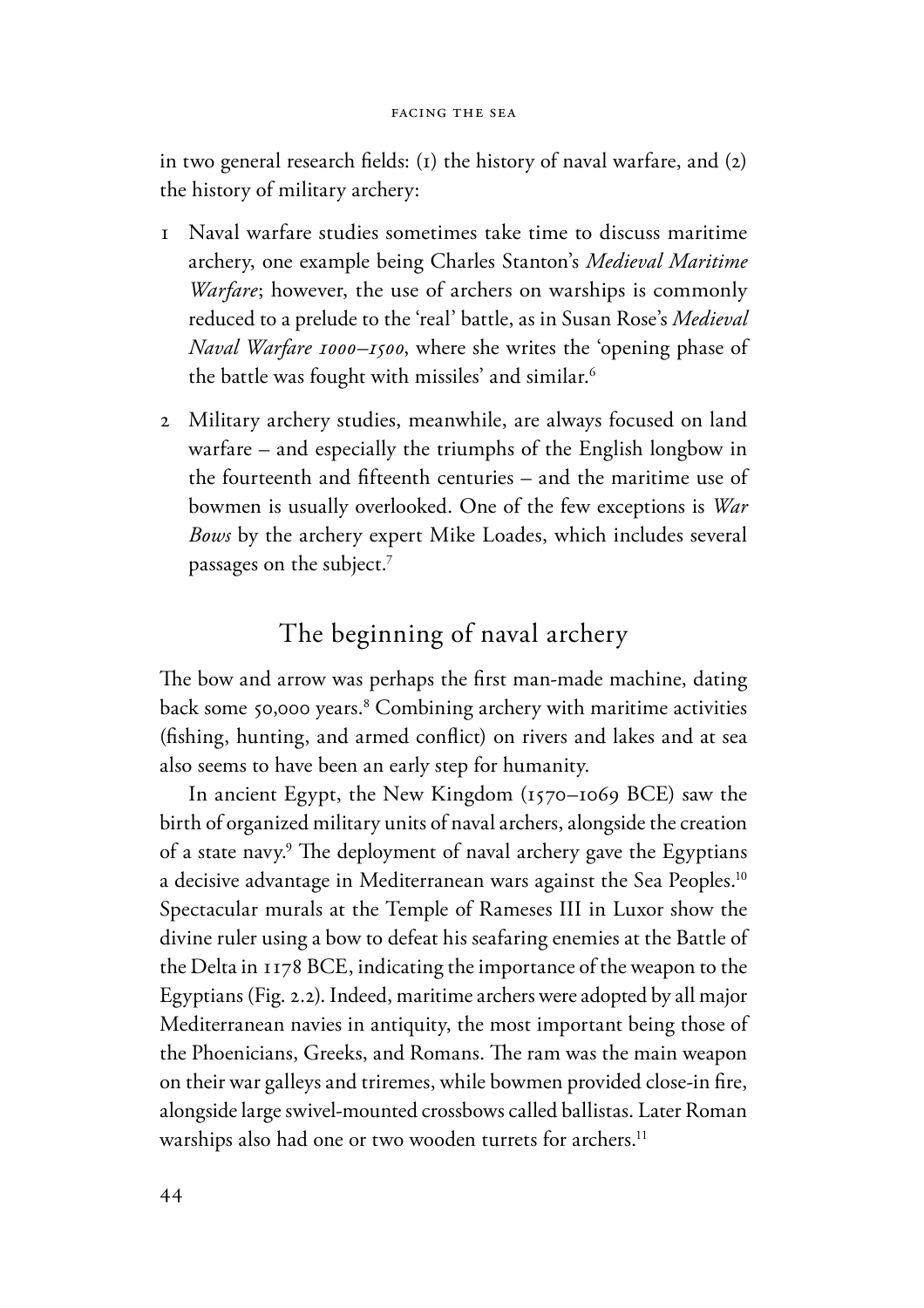#### maritime military archery



Figure 2.2 Pharaoh Ramses III defeating the Sea Peoples with his warbow, from the north wall of the Medinet Habu temple in Luxor. Photo: Wikimedia Commons.

Mediterranean naval warfare in antiquity and the post-Roman early Middle Ages was dominated by amphibious operations conducted close to the coast, due to the difficulties galley fleets had in operating on the open sea. Purely naval engagements on any scale were rare. Ship-toship combat was an unpredictable, messy affair and usually avoided.<sup>12</sup> Nevertheless, when sea battles did occur, archery was a key component, especially once ramming fell out of fashion. Changing naval tactics benefited from the use of archers, as they were flexible and able to adapt to new fighting techniques.

In the Baltic region, finds on the Nydam Boat show that warships were armed with bows by the fourth century AD. During excavations of the Nydam Bog in the south of Denmark an intact oak boat was found and with it 40 longbows and over 100 arrows.<sup>13</sup> The use of archery was well documented for the Viking Age (793–1066) too, both in archaeological finds and the sagas; one saga described how 'the arrow storm pours forth its rain'.<sup>14</sup> The best-known discovery is the yew longbow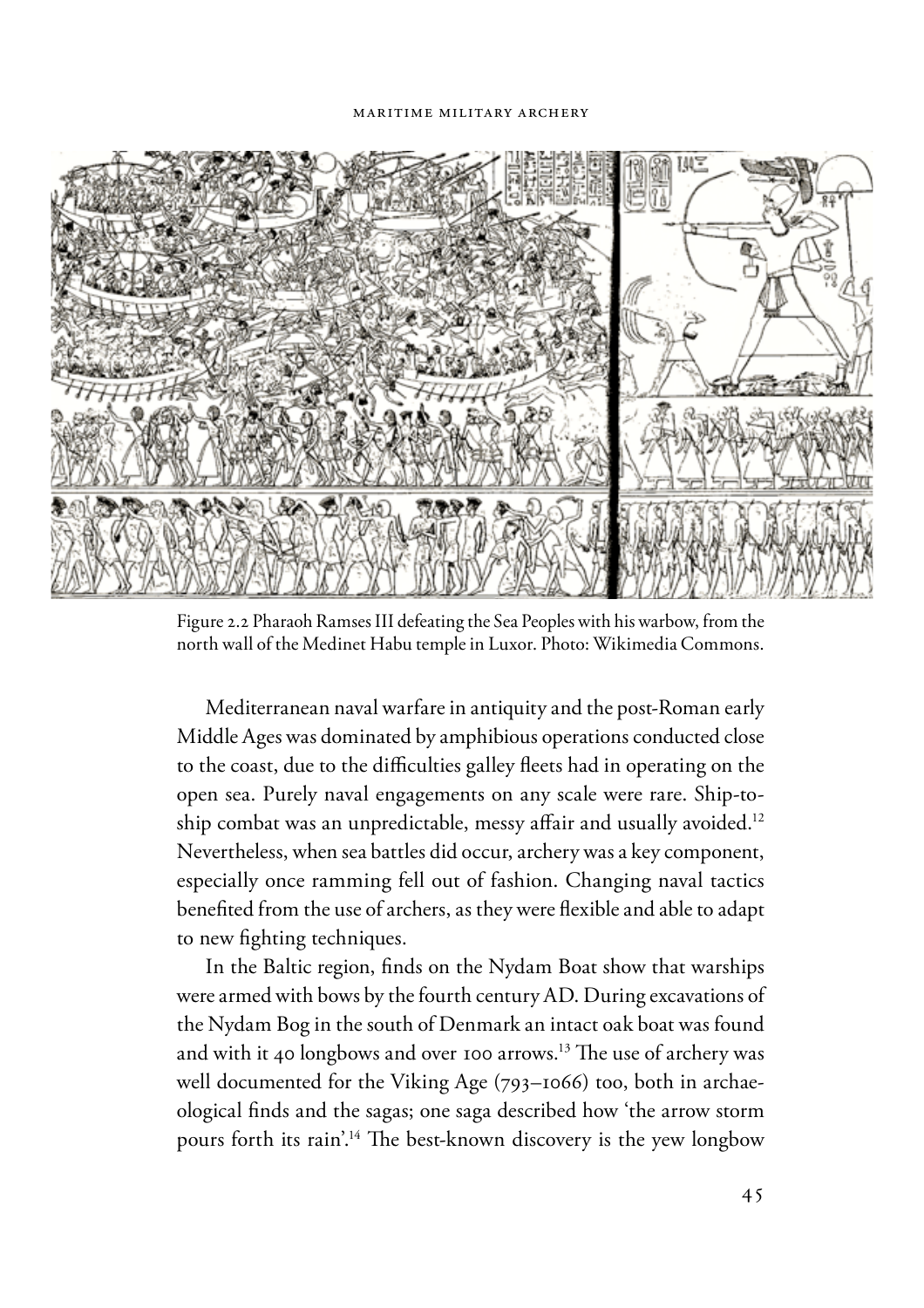(191 cm) found during excavations at Hedeby, a Viking Age trading settlement on the Jutland peninsula. Excavations of the Viking town of Birka, on a small island close to what is now Stockholm, have also revealed plenty of military archery material.<sup>15</sup> At this time, the Atlantic waters of the North Sea saw ship construction take a different direction to the Mediterranean patterns, as higher seas favoured durability. Viking navies used clinker-built longships, which provided platforms for archers.

# Naval archery in the High Middle Ages

In the High Middle Ages, as trade routes in the Mediterranean expanded and grew in economic importance, tensions developed regarding control of maritime networks. For example, in the eleventh century, Norman naval expansion in the central Mediterranean resulted in military conflict with the Venetian navy. At the Battle of Corfu in 1084, the changes in the tactical use of maritime archers were evident. The Venetians deployed taller bireme galleasses against the lower Norman galleys, enabling archers to shoot down into enemy ships. A contemporary source, William of Apua, wrote that the victorious Venetians 'showered arrows from on high on their enemies'.<sup>16</sup> The effect of archery on warship construction was plain, with vessels built higher to increase the efficiency of naval archers.

This development in ship design also proved useful when warships were attacking land targets. A drawing of the Siege of Damietta (1218– 1219) in the Fifth Crusade shows a crusader ship charging a coastal fortress, with bowmen and slingsmen standing on tall scaffolding at the aft, shooting at the defenders.<sup>17</sup> This rickety construction may be a predecessor of the elevated fighting platforms or 'castles' soon to emerge on medieval warships, making archery tactically even more efficient. Other sources also show archers shooting from fighting tops (crow's nests) high in the rigging, alongside slingsmen, stone-throwers and spearmen (Fig. 2.3).

In the thirteenth century, naval archers and crossbowmen grew in importance, sometimes surpassing the significance of hand-to-hand combat during boarding. One example was the Battle of Malta in 1283,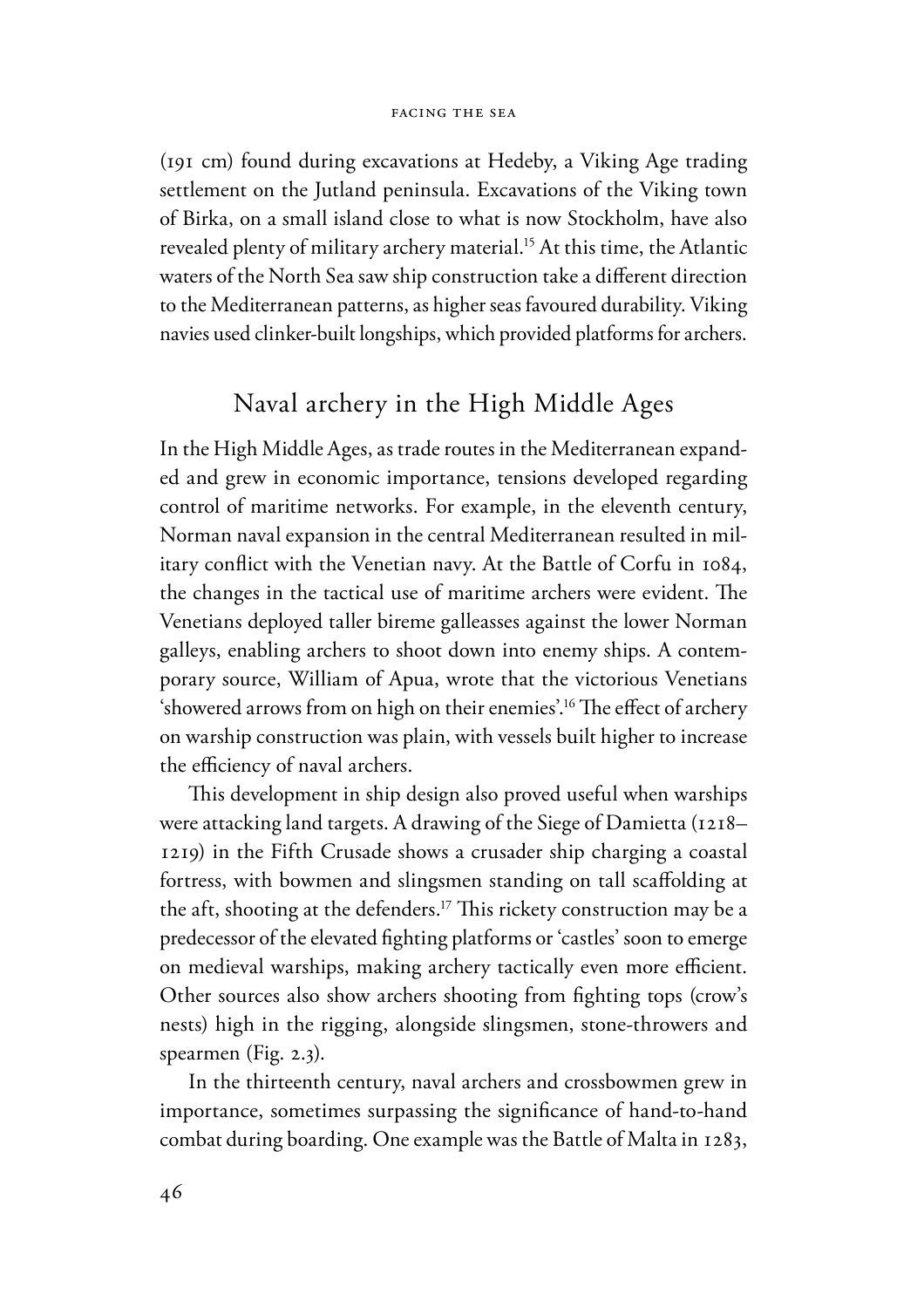#### maritime military archery



Figure 2.3 Crusader warship attacking the Damietta chain tower during the Siege of Damietta in 1218–1219. The bowmen on both sides are using short recurve bows. Matthew Paris, *Chronica maiora II* (*c*.1240–53). MS 016II fol. 59v, by permission of the Parker Library, Corpus Christi College, Cambridge.

when a Provencal fleet was defeated by murderous barrages of bolts shot by 'Balistarii Catalani' (Catalan crossbowmen). The battle was described in the *Crònica* of Ramon Muntaner:

The play made by the spears and darts that the Catalans threw was such that their opponents had no defence against them. And of the crossbowmen I need not speak, for they were on the foredeck and so hardened that they fired no shot that did not maim or kill the man it struck.18

After that, the melee resembled more of 'a mopping-up operation' than a battle, according to Stanton.19 Successful barrages of missiles were increasingly necessary to ensure the success of melee fighting when boarding (Fig. 2.4).

In the High Middle Ages, the cog ship type became common in northern European waters. Often, they were not specialist warships, but merchantmen converted for armed conflict by installing an elevated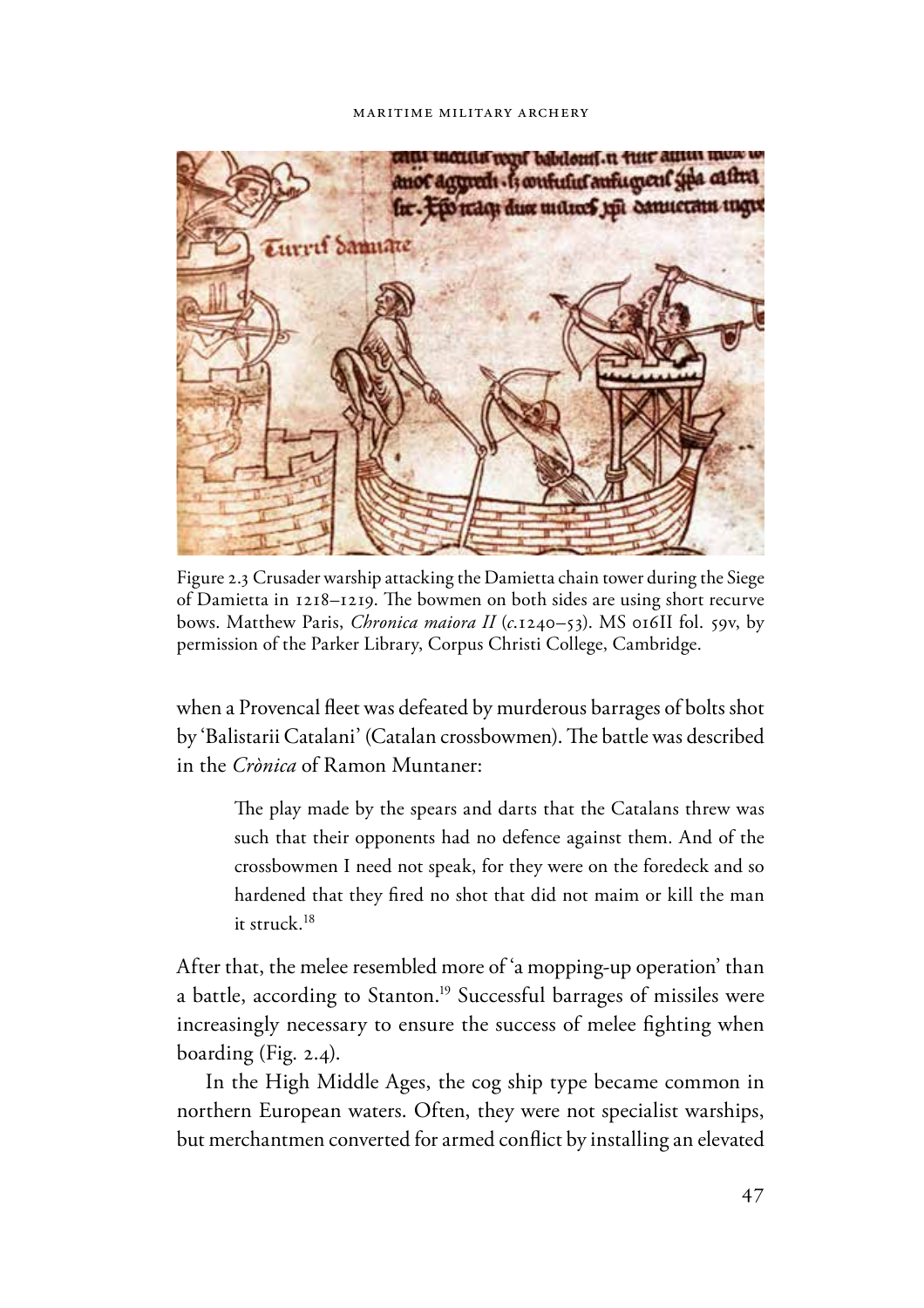

Figure 2.4 Fighting cogs in the fourteenth century. The ship on the left has two longbowmen standing on a sterncastle, an excellent platform for maritime archery. The archers are shooting broadhead arrows. Decretals of Gregory IX (*c*.1300–1340). Royal MS 10 E IV, fol. 19, by permission of the British Library.

sterncastle (and later also a forecastle). The high freeboards also made the cog tactically suited to naval archery, and the combination of the two became a highly effective weapon system in medieval naval warfare. In 1217 the cog proved itself in combat, when an English taskforce defeated a French fleet at the Battle of Sandwich.<sup>20</sup> This battle was also an early example of a mobile engagement in the open seas, as opposed to static fights between linked ships, close to land.

# Specialist arrows

As well as the usual armour-piercing arrowheads used in land warfare, there were specialist arrows, which may have been particularly effective in naval warfare. This included fire arrows, arrows equipped with limebags, pig bladders filled with oil, and specially shaped heads for cutting through ropes and sails.

The use of lime in naval warfare in the thirteenth century has been studied by the historian William Sayers. The chronicler Bernat Desclot said of the Battle of Malta in 1283 that 'the battle was widespread and fierce, with spears and stones, and with lime and crossbow'.<sup>21</sup> At the Battle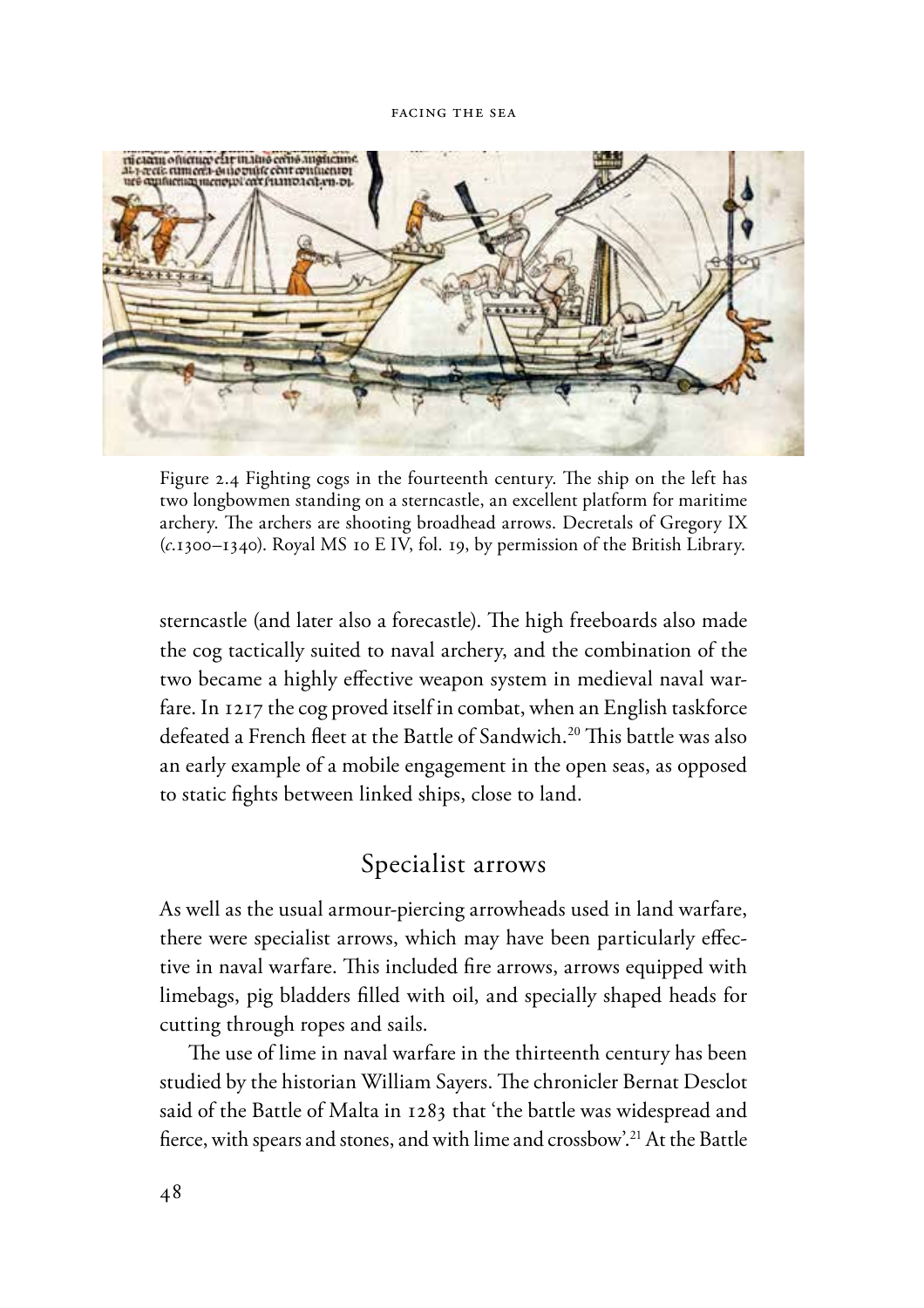of Sandwich in 1217, the English struck their enemy with a 'fusillade of missiles', including pots of quicklime.<sup>22</sup> Another thirteenth-century source mentions that the Ottomans too used it in naval warfare – 'as the Turks threw lime at their foes'.<sup>23</sup> At the end of the thirteenth century, Jean Priorat, giving advice on naval combat, mentioned both archery and lime:

Also, shields and bucklers should be stronger and larger to deflect the blows of stones and many different kinds of materials that they throw and cast and with which they kill those who are poorly protected, also quarrels and arrows, shot from long-bows and crossbows, and javelins and iron-tipped spears, pots of lime and great pieces of metal, and sickles and many other things that are both fatal and dangerous.<sup>24</sup>

But why would lime be used in naval warfare? Giles of Rome provided the answer in his *De regimine principum* (1280): lime was used to blind the enemy.

An eighth recommendation for naval warfare is that there be a large number of pots filled with ground quicklime, which are to be thrown from aloft into the enemies' ships. When the pots are thrown with force and shatter on impact, the powder rises in the air (as has been noted above in reference to land war) and enters the enemies' eyes and irritates them so greatly that, nearly blinded, they cannot see.<sup>25</sup>

What Sayers does not mention is archers shooting limebags at the enemy, using heavy war bows. A contemporary drawing shows a limebag being shot with a bow at the Battle of Sandwich in 1217. The bows used to shoot these bags must have been powerful, to be able to deliver such a heavy payload over a considerable distance (Fig. 2.5).<sup>26</sup>

Alternately, pig bladders filled with oil could be secured over the head of an arrow, in the same way as a limebag. Once the arrows hit the enemy ship, the oil would leak out onto the decks and make them slippery, making it more difficult for soldiers to manoeuvre and launch their counter-fire.

One mainstay of the bowman was the fire arrow. Fire arrows could make naval archery potentially ship-killing, especially after the intro-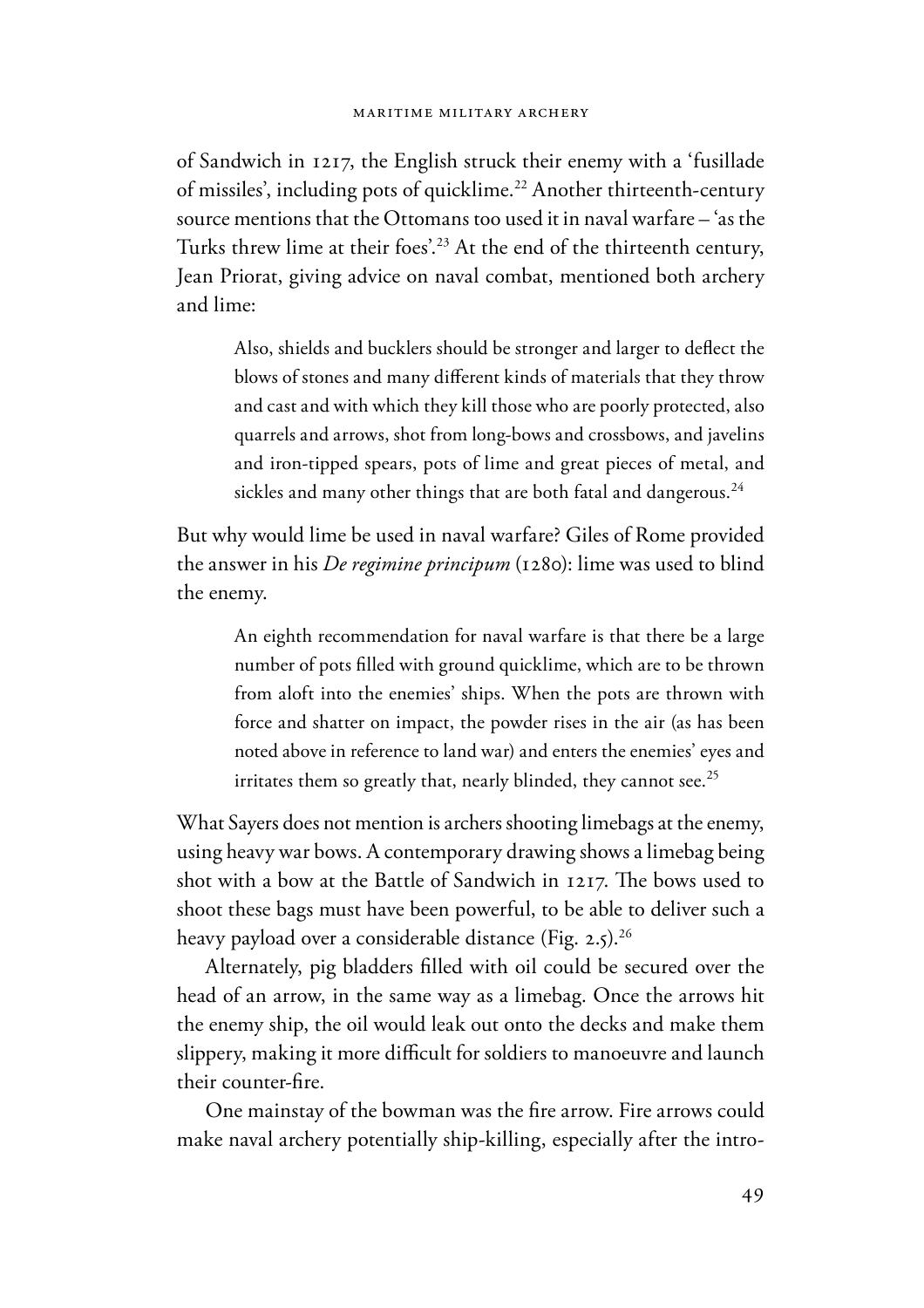

Figure 2.5 The Battle of Sandwich, 24 August 1217. The bowman to the left is shooting a limebag with his recurve warbow. Matthew Paris, *Chronica maiora II* (*c*.1240–53). MS 016II fol. 55, by permission of the Parker Library, Corpus Christi College, Cambridge.

duction of cannons, when gunpowder was stored on board. They could also destroy sails and rigging. Fire arrows had existed for centuries and had been used by many navies by the time an Ottoman fleet used them at the Siege of Constantinople in 1453. Hermodoros Michael Kritovoulos (*c*.1410–*c*.1470) wrote about the Ottoman naval attack on enemy ships during the siege:

Then he furiously attacked the center of the fleet. Of the heavy infantry on the decks, some carried fire in their hands with the purpose of setting fire to the ships. Others hurled flaming arrows.<sup>27</sup>

Fire arrows were also used in Scandinavian waters. Their effectiveness as a weapon system was proven by their continuing use by the navies of northern Europe well into the early modern period. In 1565, the Swedish king Erik XIV instructed his admiral Klas Horn to equip the royal warships with 'fire arrows that can be shot with bows'.<sup>28</sup>

Several designs of arrowhead have been suggested to be for fire arrows. Generally, they fall into two groups: a cage type and a bag type.<sup>29</sup> The cage-type fire arrow involved, as the name suggests, a sort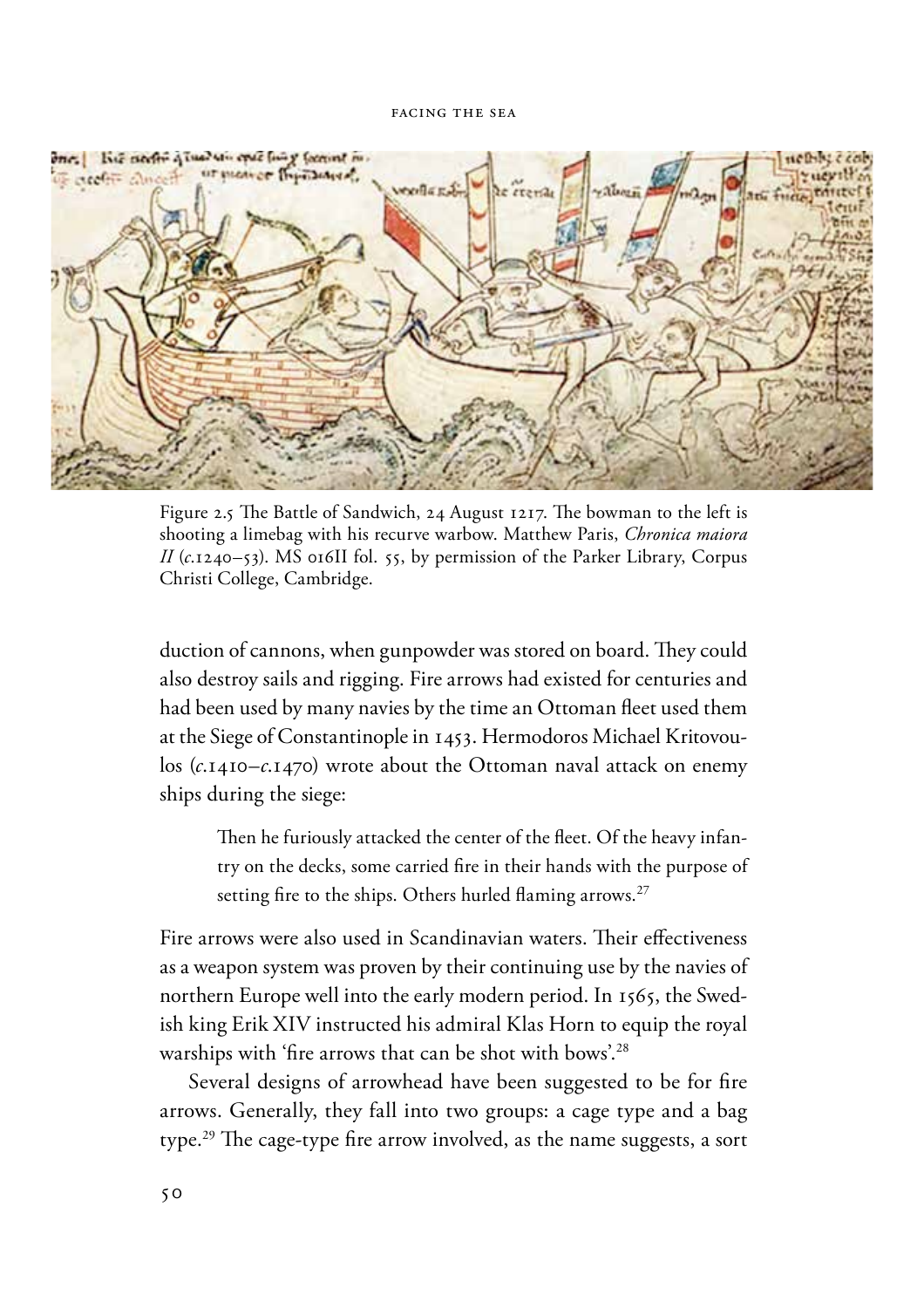#### maritime military archery

Frilägga?



Figure 2.6 Replicas of standard late medieval arrowheads. From the left, a needle bodkin (for penetrating chain mail), a war bodkin (for penetrating plate armour), a cage-type fire arrowhead, and a crescent arrowhead. Photo: Henrik Arnstad.

of cage built into the arrowhead, filled with an incendiary device. Bagtype arrowheads were long and thin so a bag of flammable substance could be secured over the top. The cage type would have been easier to prepare on board ship, but experiments have shown they may extinguish in flight. The ready-made bag type was more reliable and could be coated to make them waterproof, meaning they could be stored on a ship without the risk of damp ruining them.<sup>30</sup> Fire arrows also had an iron point, enabling them to penetrate the wooden sides of a ship, which could cause significant damage to a ship's structure and potentially sink it. Studies by Mark Stretton show the general effectiveness of fire arrows in setting both damp material and thick wood ablaze and reaching distances of up to 180 metres.<sup>31</sup>

Additionally, some have suggested that crescent-headed arrows were specially designed to cut rigging and tear sails.<sup>32</sup> Were this true, it would have added to the tactical flexibility and effectiveness of the archer at sea by impacting the manoeuvrability of enemy ships. Stretton's tests to investigate these ideas, while successful – the arrowheads were able to cut through hemp rope and sailcloth – show it was only possible over limited distances and at certain angles.<sup>33</sup> It is difficult to see how this could have been achieved in real life, on a constantly moving ship. However, Stretton's tests confirm that bows could be used for this purpose,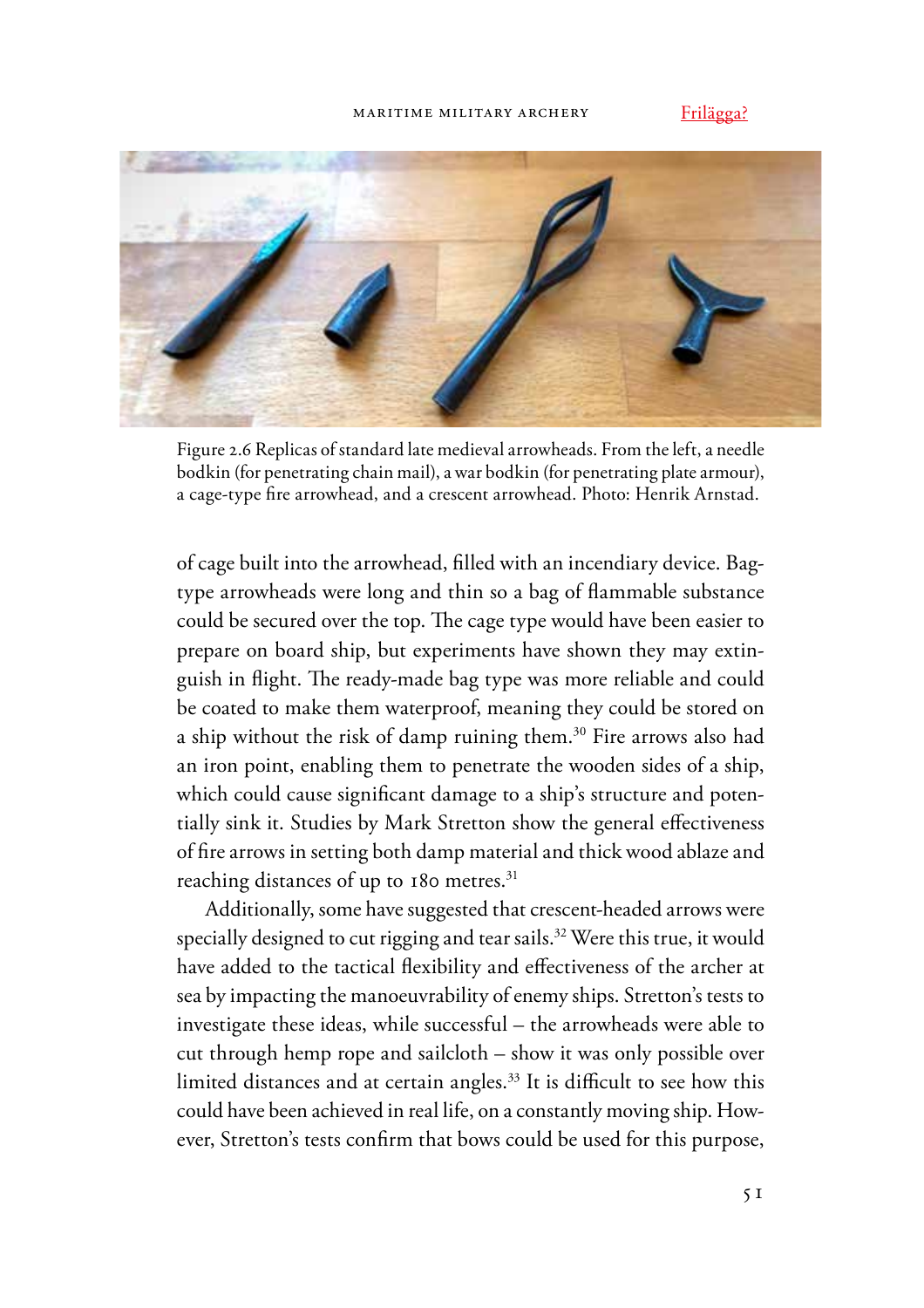and perhaps in the hands of a highly skilled archer who could shoot many arrows per minute, the potential for inflicting damage was high enough for it to be worthwhile (Fig. 2.6).

# Rise of the English longbow

The legendary English longbow, sometimes called the English warbow, became an important part of England's fighting forces in the thirteenth century and remained so until around  $1600.^{34}$  The weapon is most famous because of the legends of Robin Hood and its use by the English armies in land battles against France in the late medieval period. At this time, the longbow gained credit for many English victories, particularly in the Anglo-French Hundred Years War  $(1337-1453)$ . The sudden popularity of the weapon in England has led to a belief that it was in some way special – more powerful than those that came before it. In the nineteenth century, this gave rise to the theory that an inferior, shorter bow preceded the longbow; however, as we now know, the invention of the longbow pre-dated its medieval popularity, the evidence is less clear.<sup>35</sup> A typical English warbow was heavy, with a draw weight of 70–200 pounds (30–90 kg) and most commonly 90–130 pounds  $(40-60 \text{ kg})$ .<sup>36</sup> It seems reasonable to suggest that English warbows had higher draw weights than earlier longbows; however, this is more likely this was because of people's level of practice, not that an intrinsically better design made the medieval English longbow somehow a superior weapon. Moreover, how much the draw weight actually increased is yet to be determined, as no direct comparison has been made between bow draw weights from prehistory to medieval.

The English late medieval state used all means at its disposal, including legislation and proto-nationalist propaganda, to produce a steady supply of longbowmen, intended for both the army and the navy. A skilled, strong, well-trained bowman could shoot an impressive 10–15 arrows per minute, while the equally impressive maximum range was 200–300 metres. In the hands of massed archers in battle, the English longbow has been described as a medieval machine gun, starting the infantry revolution and contributing to the end of the medieval period.<sup>37</sup>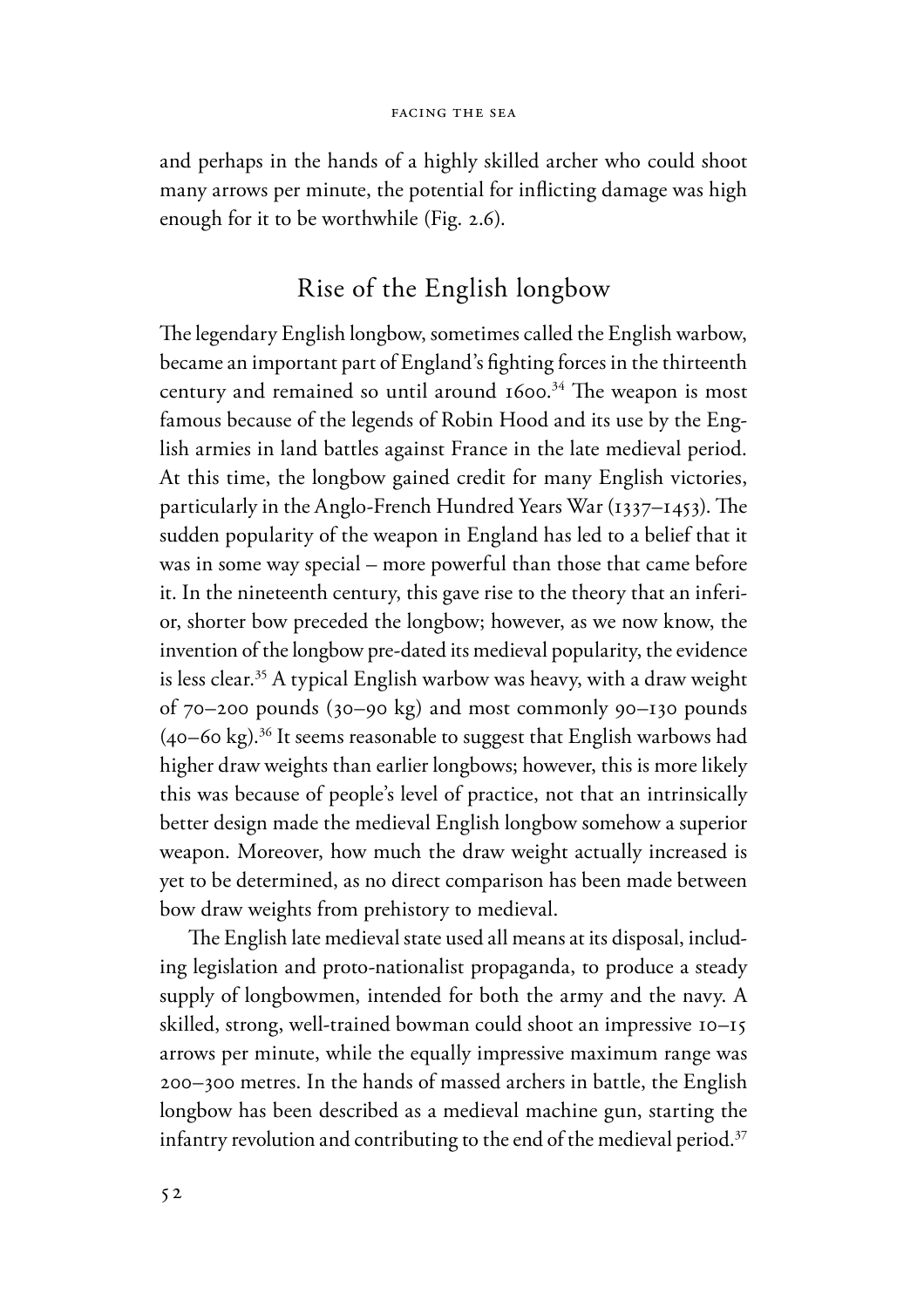On European battlefields, the longbow and crossbow (and the gunpowder firearm) spelt the end of the dominance of the heavily armoured mounted knight, and the rise of the foot soldier.<sup>38</sup> This change in the composition of European armies also allowed for an increase in size: equipping an armoured knight was far more expensive than equipping archers, crossbowmen, or pikemen, and thus a larger army could be mustered for a lower cost.

To maximize the efficacy of archers, the English state enforced the training of archers by law, making a substantial part of the male population military bowmen.39 Men had to train with the longbow from the age of seven, and there were penalties for fathers who failed to supply their sons with archery equipment. The price of the longbows was kept artificially low by the Crown to keep them affordable for the yeoman classes. Compulsory, lifelong practice would allow men to draw bows of higher and higher draw weights over their lives. This impressive state project lasted well into the late sixteenth century, which saw renewed – and enforced – legislation on the matter. For example, in the county of Essex in 1573-4, fifty-nine men were charged by the authorities for failing to practise archery.<sup>40</sup>

An important question remains, though. If the longbow was the outstanding weapon of its time, why did not more states (primarily France) use it to the same extent as the English in their armies and navies? The answer seems to have been political stability. The period saw some European states move away from medieval feudalism towards early modern territorial states, and research suggests that what was important to England, employing the longbow, was the country's relative stability.<sup>41</sup> The corollary of massing large numbers of peasants as well-trained archers for the Crown's purposes was there was a large number of deadly bowmen among the populace available for uprisings and revolts. Tapping the full potential of the longbow by training large numbers of men to draw very heavy bows necessarily posed a significant risk to the Crown. As such, the monarchy had to be in a relatively stable position for the risk not to outweigh the benefit. This was on top of the fact that the passing and enforcing of laws to mandate longbow training also required a degree of control over the population. The reason countries such as France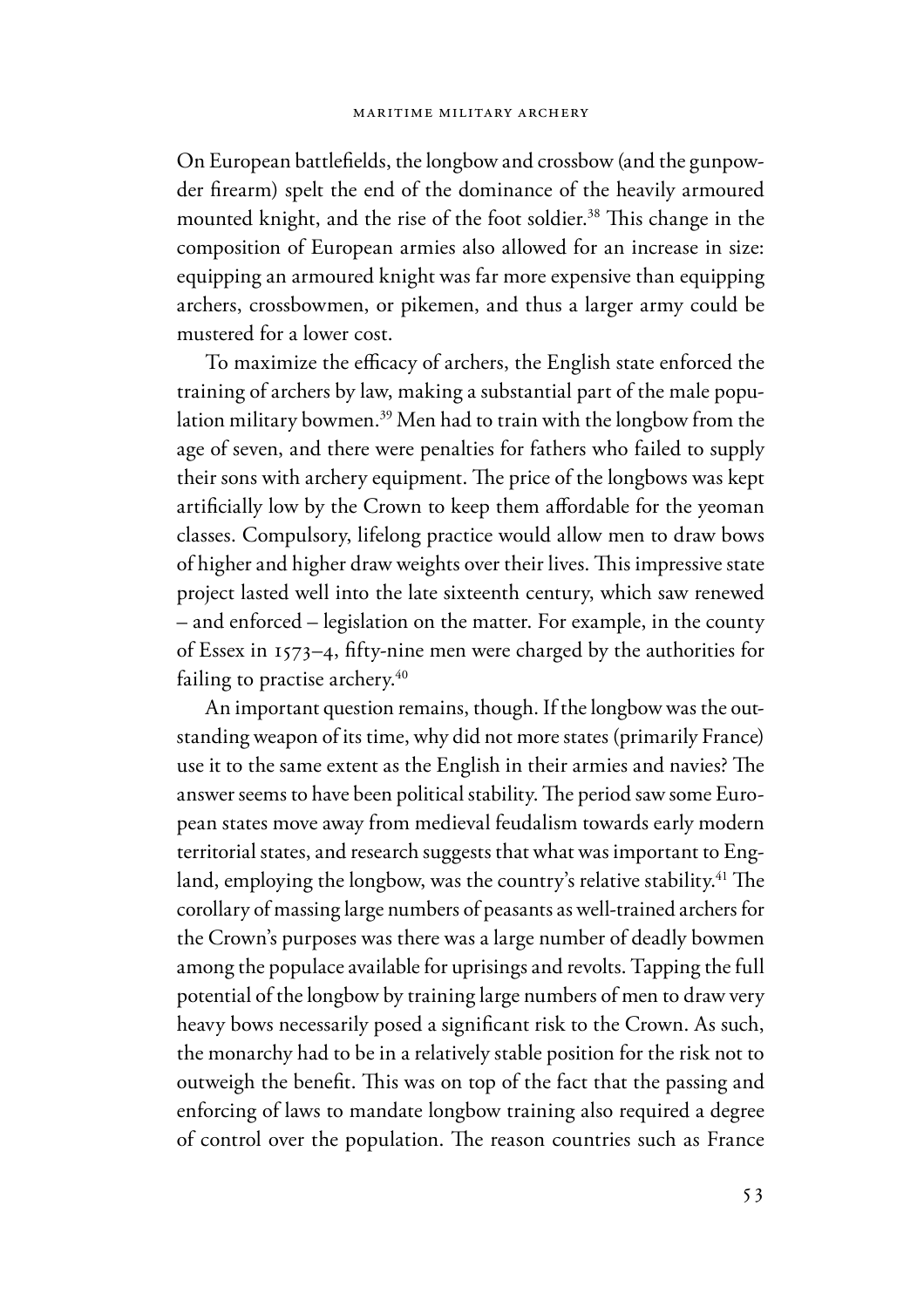and Spain did not employ longbowmen to the same extent as England was that their monarchies did not consider themselves secure enough. The foreign (primarily Genoese) mercenary crossbowmen they turned to were militarily inferior to longbowmen both on land and at sea but were unlikely to join in a revolt.

On English warships in the High Middle Ages, longbows came with other types of artillery. The hi-tech naval artillery of the fourteenth century was the gunpowder cannon – the English 760-ton carrack, *Holyghost*, had seven cannons, for example.<sup>42</sup> However, these guns were still mainly small breech-loaders, intended as anti-personnel weapons. They could not yet be compared to the efficiency of the longbow regarding range, accuracy, and firing rate. A bowman could shoot six times faster than an arquebusier and five times faster than a crossbowman, while adjusting their aim to account for the movement of the vessel they were on. Against that, there was a significant delay between firing a gunpowder weapon and the charge going off.<sup>43</sup> Reay writes:

A skilled archer on land could place his missile within an inch – to 'the breadth of a shilling' was a common boast; once he got his sea-legs, accommodating the lift of the sea and judging the effect of wind on ship and missile, this level of accuracy would ensure that he could, for example, hit the face of a human target with reasonable certainty.<sup>44</sup>

Loades writes about the schooling of bowmen for war at sea:

Naval archers were an extremely important element in the defence forces of the nation. As well as needing to be able to rake the decks of enemy ships from a distance, naval archers also had to be able to shoot at targets high in the rigging. When ships grappled together, men in the crow's nests – archers, javelin-men and men with large rocks – would assail the enemy decks with missiles; those on the decks sought to pick off those aloft.<sup>45</sup>

The English devised a training method for this type of naval archery combat, called popinjay shooting.<sup>46</sup> It entailed shooting at targets, usually in the form of birds, which were set up on tall masts (usually on land so the arrows could easily be retrieved). These extensive, elaborate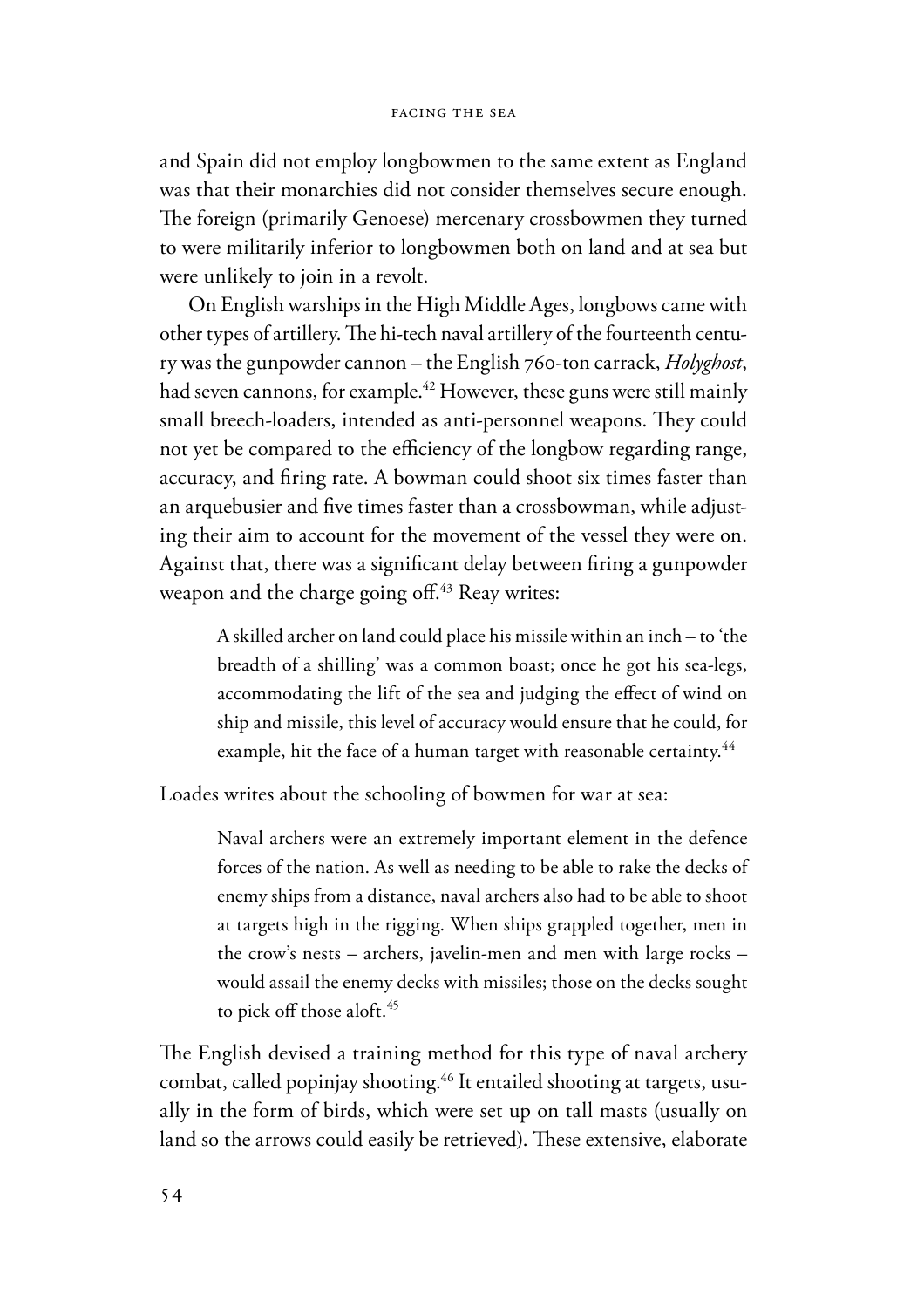training methods employed by the English state indicate how important naval archery was.

In the Hundred Years War, England and France were emerging naval powers of regional significance.<sup> $47$ </sup> But they had different objectives regarding naval operations. England's strategic aim was to transport troops and supplies to the theatres of war on the continent, favouring larger vessels such as the cog. The extensive English tactical use of naval archery lent itself to the castles of cogs and carracks. France's strategic aim, meanwhile, was to hamper English military movements, and thus favoured quick, smaller vessels such as oared galleys. For naval combat, French tactics relied on men-at-arms and crossbowmen. The English thus had an advantage over the French, as its merchant fleet had plenty of cogs, which could easily be converted into warships by installing castles, both fore and aft, making them excellent fighting platforms for bowmen.

### The Battle of Sluys

The English longbow gained its place in history in the Hundred Years War. However, it did not first prove itself in the famous battles of Crécy in 1346 or Agincourt in 1415. Instead, it was at the naval battle off Sluys in Flanders, in 1340 (Fig. 2.7). The battle has been studied by the historian Kelly DeVries:

Most historians of the Hundred Years War see the battle of Sluys, fought on June 24, 1340, as the first major onslaught of this late medieval conflict between France and England. A victory for the English, this naval battle allowed Edward III to land on the continent, to gather his Low Countries' allies to him, and to besiege the town of Tournai. ... The most often recognized tactical cause for the English victory is the English inclusion of archers on board their ships leading to the longbow's first great victory in the Hundred Years War.<sup>48</sup>

Planning to engage a French fleet, the English set sail from Ipswich on 22 June 1340 with about 150 ships carrying 600 men-at-arms and 7,000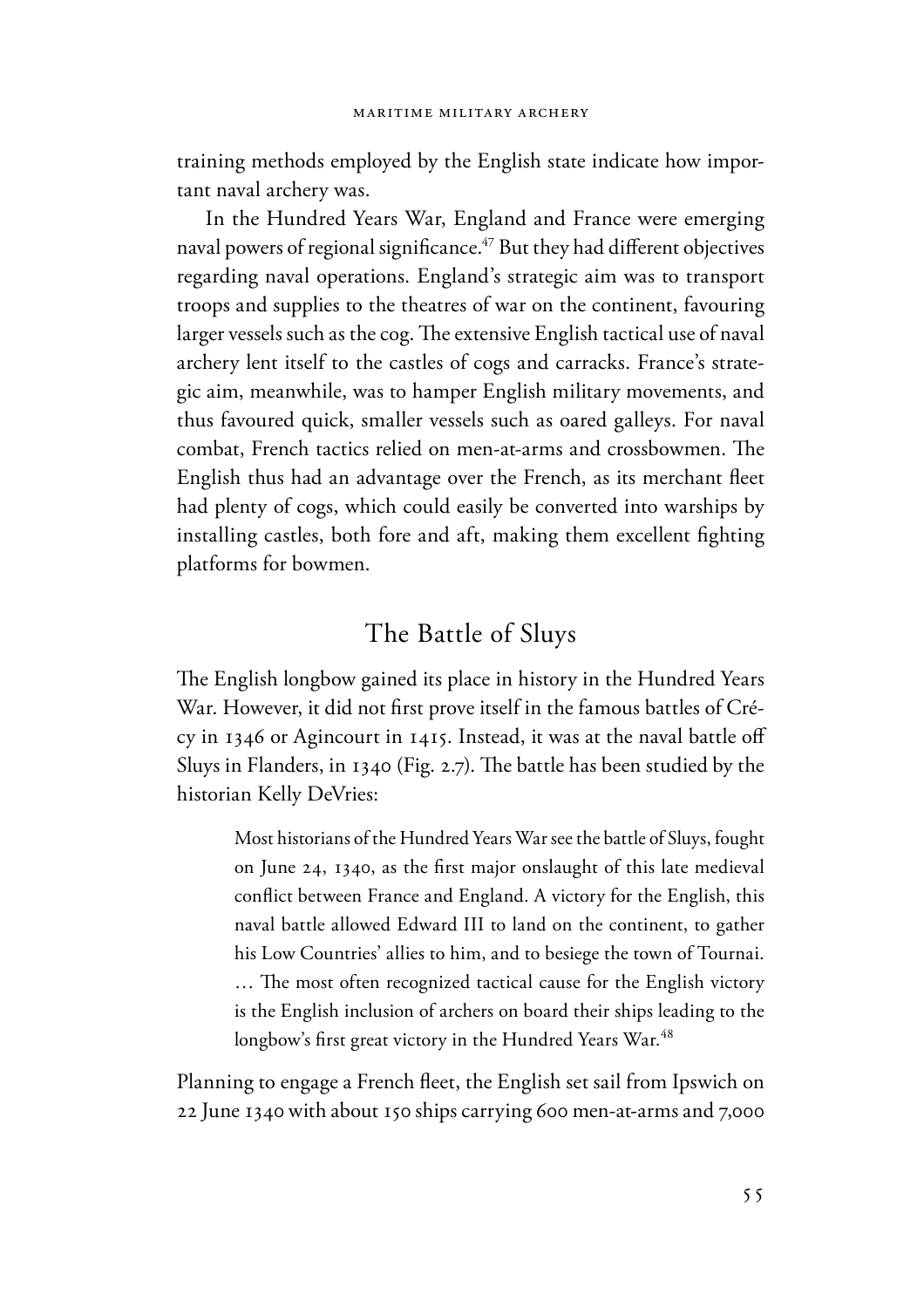

Figure 2.7 The Battle of Sluys on 24 June 1340. Jean Froissart, Chroniques (fourteenth century). MS Fr. 2643 fol. 72, by permission of the Bibliotheque Nationale de France.

bowmen – proportions which indicate the relative importance of naval archery as part of the English war effort.

Encountering the French fleet outside Sluys on 24 June, the English found that the enemy had linked their ships together in three 'battles' (lines). Unlike the English, the mainstay of the French forces consisted of melee infantry supported by Genoese crossbowmen. The English arranged their ships in groups of three  $-$  two ships filled with archers flanking a ship with infantry  $-$  and to the rear, according to a French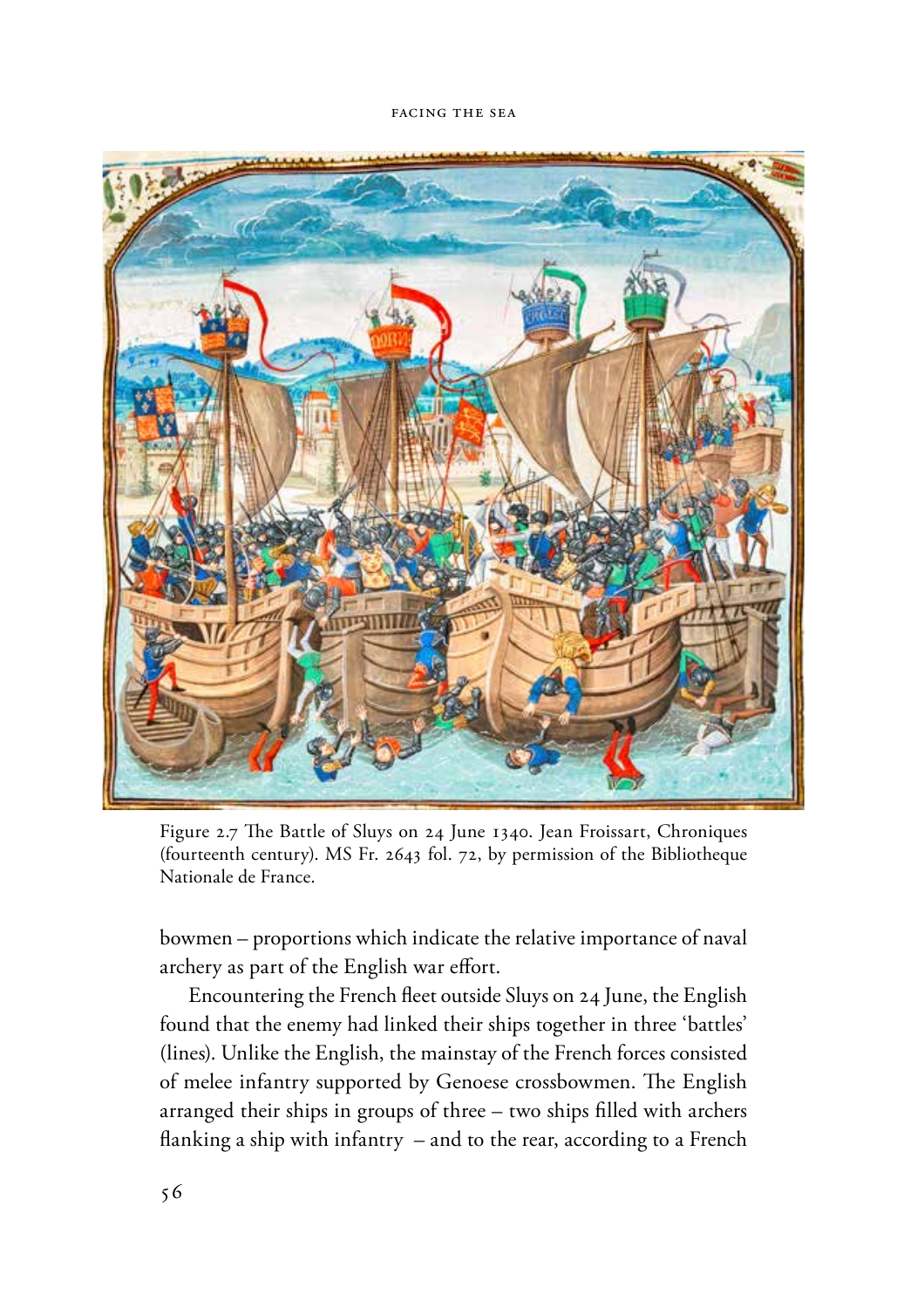source, a 'flanking squadron made up entirely of archers, which was to give support wherever needed'.<sup>49</sup> When the English fleet attacked, they unleashed their first 'shower' of arrows. The longbows, with their superior range and rate of fire, shot five projectiles for every Genoese crossbow bolt. 'Screened by the hail of arrows from their archers, the English crews were easily able to grapple with individual French vessels', according to Stanton.<sup>50</sup> Several English sources acknowledged the archers were crucial, according to DeVries – 'Wherefore, God favouring them, the French and Normans were conquered harshly by the English archers'.<sup>51</sup>

The French writer Jean Froissart (*c*. 1337–*c*. 1405) wrote about the battle in his *Chroniques*. He was appalled by the violence inflicted by the English longbowmen and Genoese crossbowmen:

This battle which I describe for you was very foul and very horrible; battles and attacks on the sea are longer and larger than those on land, because one is unable to flee, or to retreat. ... And the archers and the arbalestriers [crossbowmen] commenced to draw their bows one against the other diversely and rapidly, and the men-at-arms approached and fought hand to hand harshly and hardily. But the English proved so good and so brave.52

The battle turned into a massacre, as the panicking men aboard the French ships could not flee, as Froissart remarks. Estimates put the dead at between 25,000 and 30,000 French soldiers and Genoese crossbowmen. Many were thrown overboard to drown, unable to swim in their armour. Thomas Burton's *Chronica monasterii de Melsa* (1396) ridiculed them: 'If God had given the fish the power of speech after they had devoured so many of the dead, they would have spoken fluent French.<sup>'53</sup>

# Longbows on *Mary Rose*

The Tudor period  $(1485–1603)$  has previously been considered the end of the longbow's career, its usage in decline as gunpowder weapons overtook it in efficiency. However, particularly in terms of its use at sea, this does not appear to be accurate. Historical records show that Henry VIII (1509–1547) was a keen sport archer and passed laws to continue the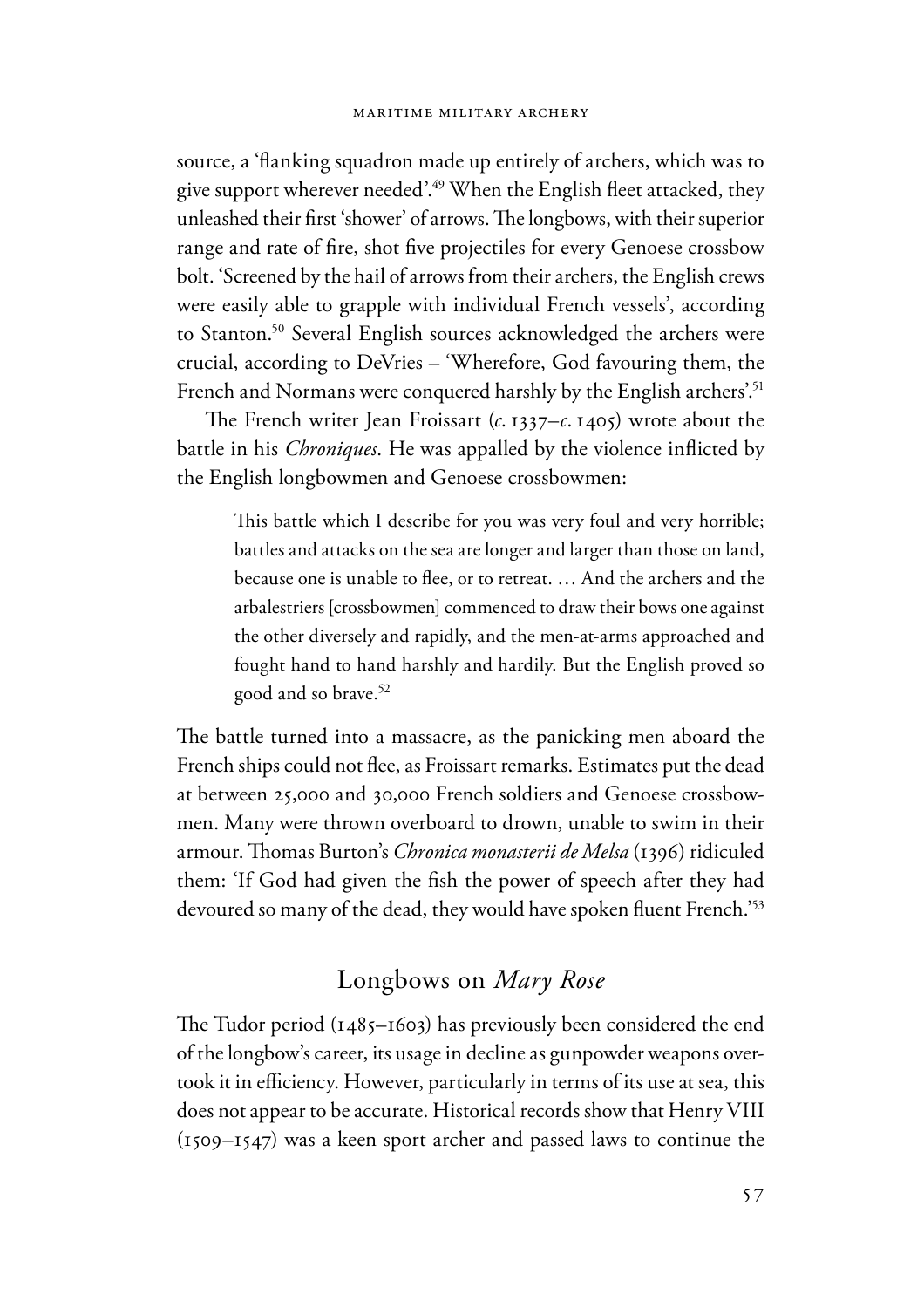

Figure 2.8 *Mary Rose* in the Anthony Roll in the 1540s. Pepys 2991, by permission of the Pepys Library, Magdalene College, Cambridge.

tradition of training all young men to be proficient longbow archers. He had the highest quality European yew wood imported for his armies and paid bowyers handsomely for making the staves into bows.<sup>54</sup>

In terms of naval archery, records such as the Anthony Roll of 1545 show that all the ships in the Henrician fleet were equipped with a large number of bows and arrows. The most famous of them was *Mary Rose* (Fig. 2.8). Completed in April 1512, *Mary Rose* had a 33-year long career as Henry's flagship, seeing its first battle on 10 August that year.<sup>55</sup> Unusually among his contemporaries, Henry VIII's policy was to maintain his fleet outside of combat, and *Mary Rose* underwent repairs in 1527 and a major rebuild in 1536 to allow the addition of more cannons.<sup>56</sup> It capsized and sank nine years later on 19 July 1545, the extra guns the likely culprit.57 However, it also carried 250 bows and 9,600 arrows,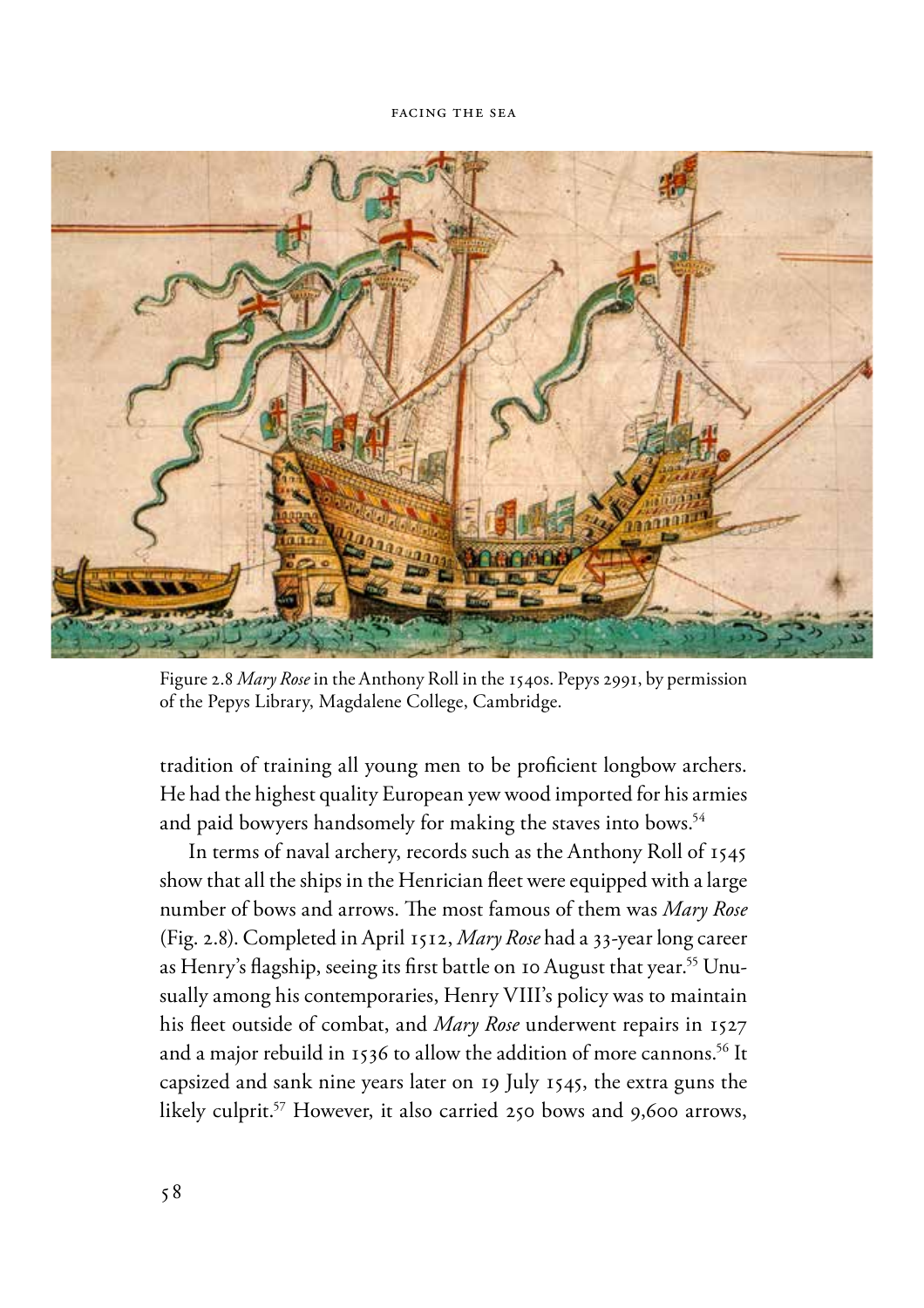showing the continued importance of naval archery even as cannon usage increased.

The discovery, excavation, and salvage of *Mary Rose* in the 1970s and early 1980s gave a whole new understanding of life aboard a Tudor warship. Among the thousands of unique artefacts recovered were 172 English longbows, most of which are complete and appear as new, and not only comprise the largest collection of longbows in the world, but the only collection of longbows from the medieval and early modern period. They therefore present a unique opportunity to learn about the weapon in general but also about the use of the longbow at sea. However, since an initial study by the Mary Rose Trust, the bows have not been revisited, and many questions about them remain unanswered (Fig. 2.9).

At first glance, the *Mary Rose* longbows appear fairly uniform. However, closer inspection reveals there is a great deal of variation. The lengths of the complete longbows range from 1,740 mm to 2,113 mm and four shapes of cross-section have been identified. A small group of bows have a grip area in the centre, marked by a change in cross-section. Approximately half the bows have markings, but these are in many forms. Bows were found on all decks of the ship, both loose and in chests on the Orlop and Upper decks.<sup>58</sup> These differences have given rise to many theories about the reasons for the variations and how the bows were used at sea, which fall into two distinct groups: one that the bows were standardized; the other that there were different groups of archers with different roles aboard the ship.

Much of the evidence speaks against the idea the bows were standardized, yet while they appear different physically, it is possible their function was the same by having the same draw weight. Wood is not homogenous, even within the same species, and variations in the wood create variations in its mechanical properties, so for all the *Mary Rose* bows to have the same draw weight, slightly different shapes would have been required. For bows, one of the key properties was density; a stave with a high density would need to be made into a shorter bow than a lower-density stave to achieve the same draw weight in the finished weapon. If the bows were standardized by draw weight it would mean any man aboard the ship could pick up and use any weapon.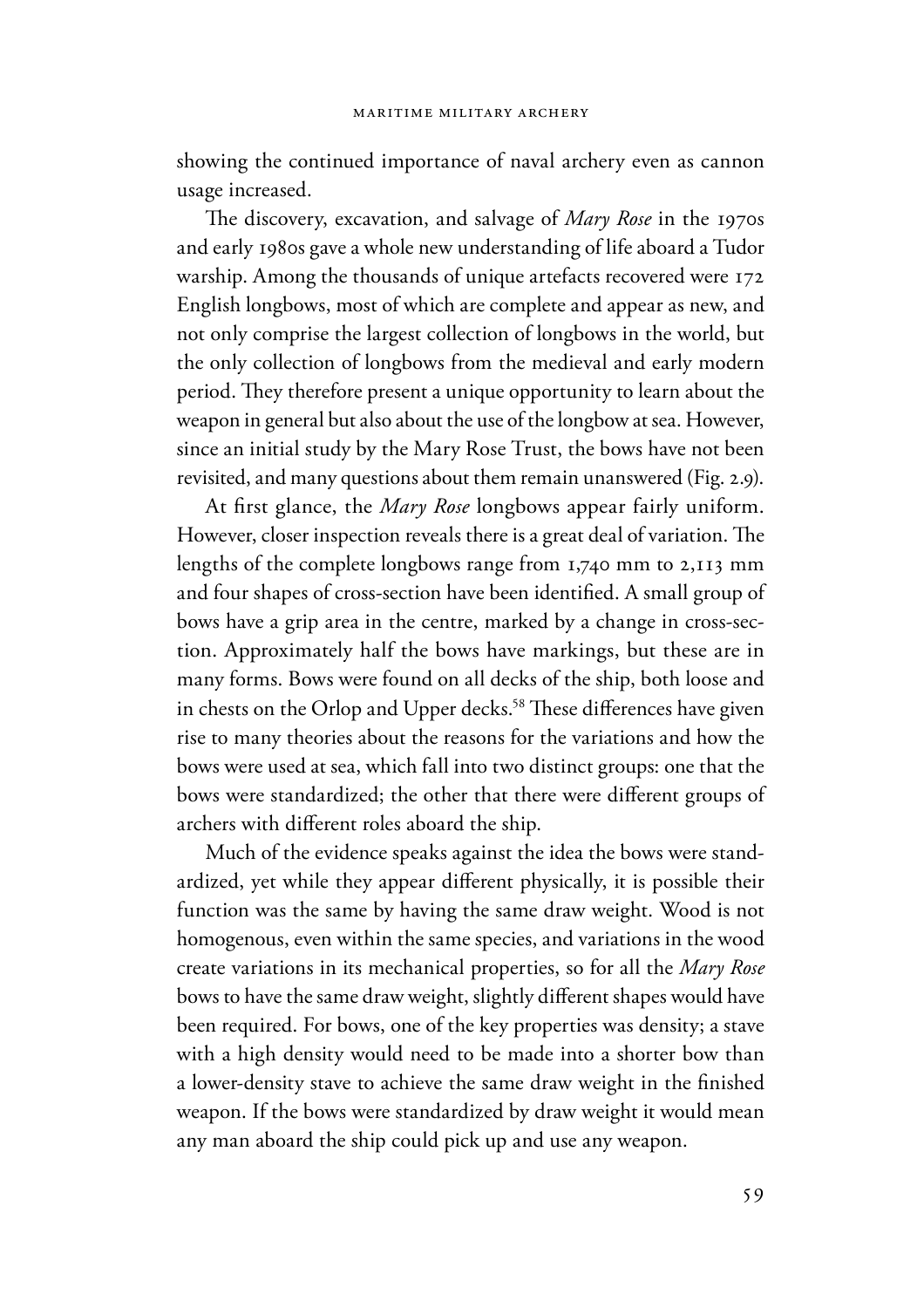The opposing idea is that different groups of longbows aboard the ship had different roles, and the variations in the collection represent this. For example, seven bows in the collection have been categorized as 'handled'; it has been suggested that they were designed to shoot fire arrows. The handle is a section at the centre of the bow, where it changes in cross-section from flat-sided to a more rounded, traditional D shape. This change in cross-section could allow the bow to accommodate a binding that would prevent it from being burnt when drawing a lit fire arrow. It is certainly the case that these bows are also some of the largest and sturdiest in the collection, with high predicted draw weights.<sup>59</sup> Fire arrows, as Stretton notes in his tests, are on the heavier side because of the added weight of the incendiary device.<sup>60</sup> A larger draw weight would be needed to maximize their range. In addition, there were nine arrowlike objects recovered, which are potentially shafts for fire arrows. They have ambiguous features, which make certain identification difficult: the notched taper at the end, for example, is typical of a crossbow bolt, but they are longer than was usual for a crossbow. At the same time, they are shorter than a longbow arrow.<sup>61</sup> However, were they fitted with an extra-long bodkin arrowhead, as tested by Stretton, they could have been fired from a longbow. Other suggestions of alternative roles aboard the ship include archers using other specialist heads (discussed above), and acting as rangefinders for gunners, wind indicators, or sharpshooters to pick off enemy marksmen.

There is also the matter of the meaning of the marks on the bows. Numerous objects on *Mary Rose* were found to have ownership marks, but many of the marks on the bows are not unique enough to indicate ownership, as several bear the same mark. Perhaps they were makers' marks, or indicated something to the archers – where to hold the bow, which way was up, where to nock the arrow, etc. Of course, that still does not explain why some had them and others did not.

As well as the physical variation, there is also the matter of the context, found in a chest or loose, and location where the bows were found. Bows found in different parts of the ship might have had different functions, while it is also possible those found loose were in use or intended to be used on the ship, while those in chests were being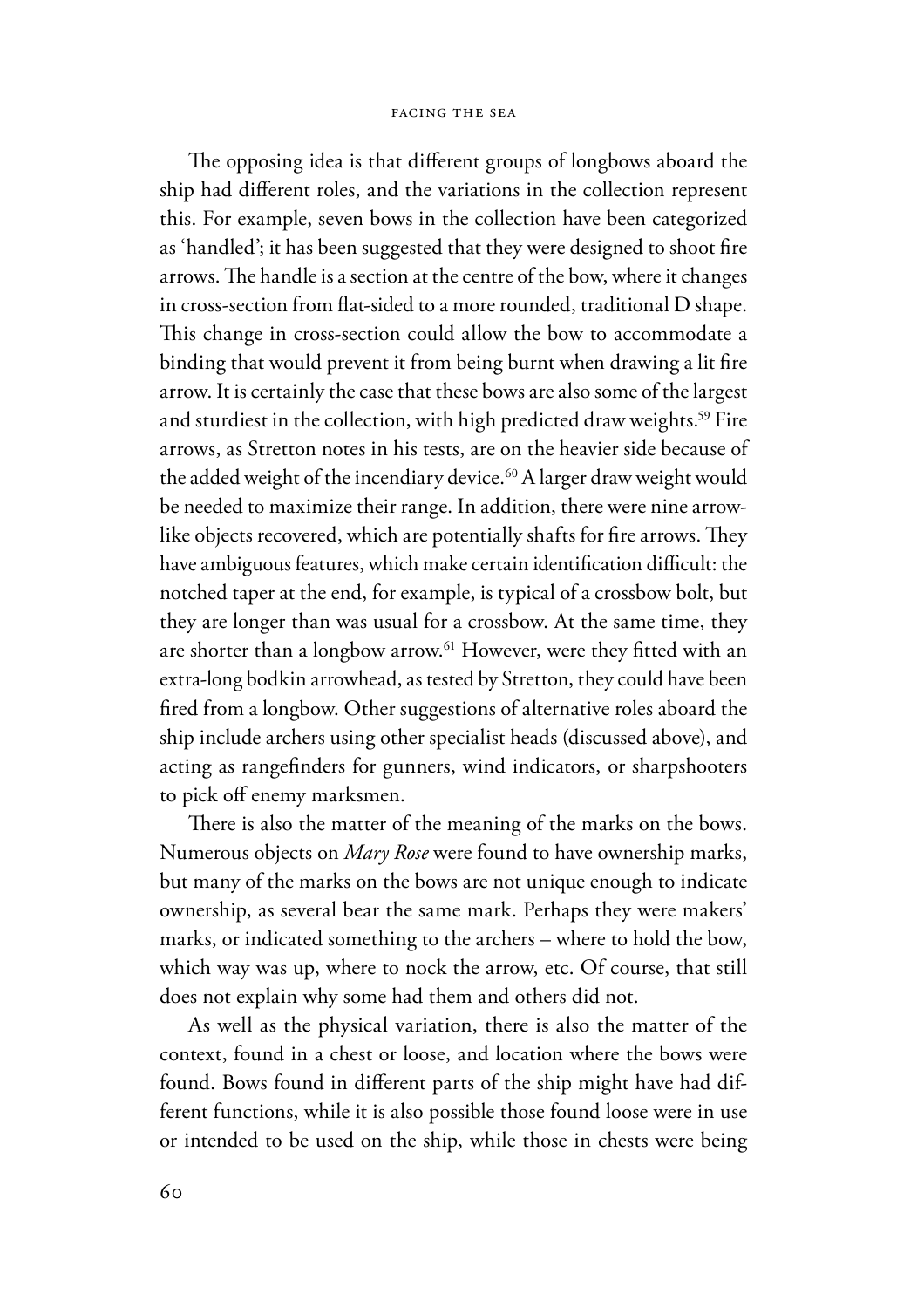

Figure 2.9 Archaeological Supervisor Christopher Dobbs examines a longbow just raised from one of the stored boxes. Courtesy of the Mary Rose Trust.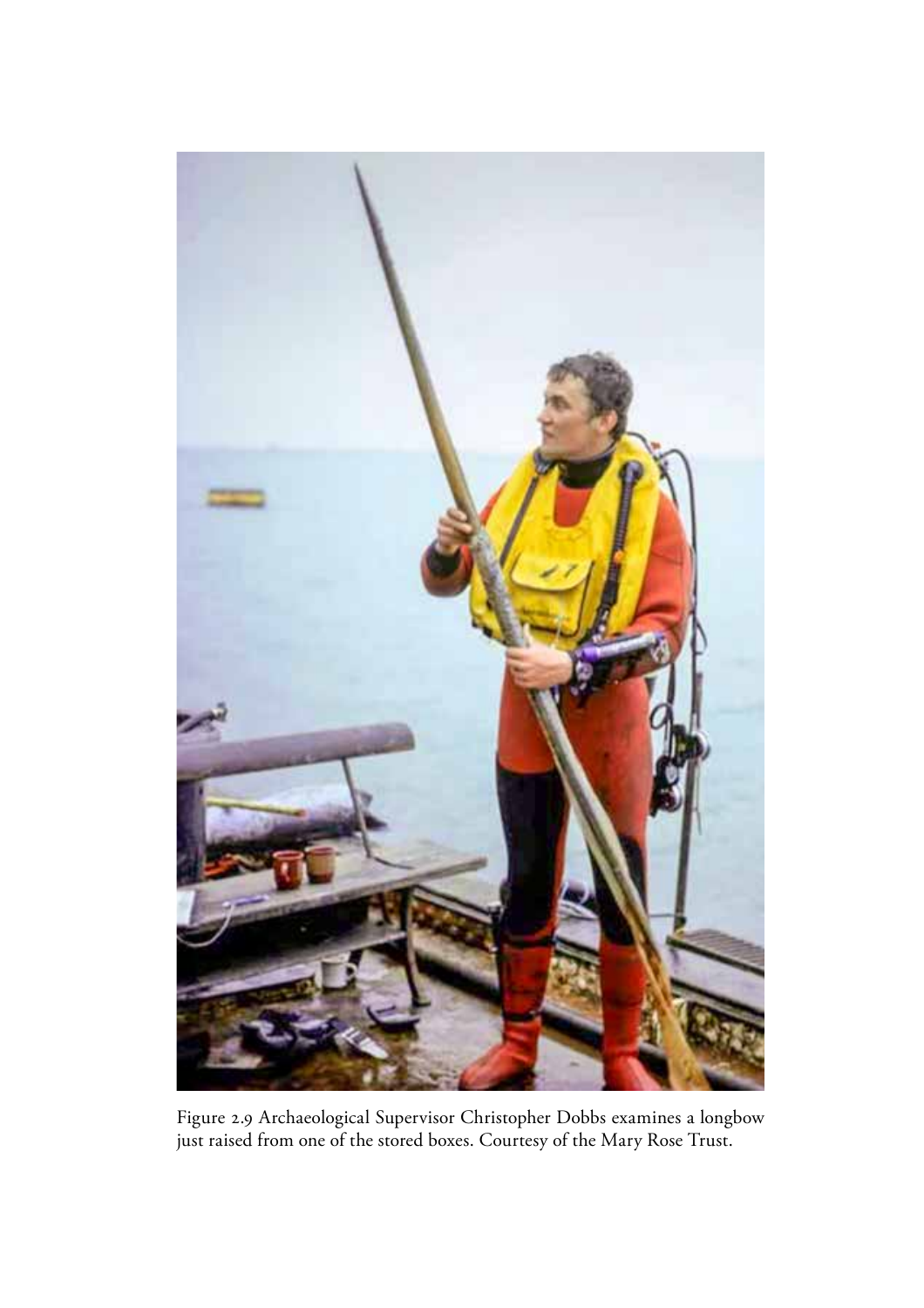transported, ready for a land campaign. In this case there might then be a difference between bows designed for use at sea and bows for fighting on land. An alternative suggestion is that the loose bows belonged to a specialist company of archers, while those in chests were for any man on board to pick up as necessary, as they would all have been trained archers to some degree. Yet if that were the case, what was the role of specialist archers aboard the ship?

A statistical analysis of the bows' dimensions suggested a possible link between the draw weight and the shape of the cross-section. For each cross-section, the average length and density of that group of bows was different, which may indicate different draw weights – both length and density being factors in determining the draw weight of a bow.<sup>62</sup> A shape analysis of the cross-sections using geometric morphometrics was done to determine whether the groups of bows were 'true' groups or the result of the human tendency to find patterns in random data, and it found that two of the groups in particular differed significantly from each other and the rest. $63$  The next step in investigating whether archers on *Mary Rose* had different roles will be understanding how shape relates to the function of the bow in terms of draw weight and range, which in turn will give a clearer picture of archery tactics.

The longbow finds from *Mary Rose* are important when understanding of the longbow as a weapon in general and its use at sea. Yet despite the context of the bows being maritime military archery, this has been forgotten. Data from the bows has been used to inform replicas tested against armour in order to 'prove' the effectiveness of the longbow in battle, while questions about the bows in context of the ship itself are left unanswered. The historical records show that longbows were valuable weapons for Henry VIII's navy. They were not just a relic from the past that can only help us understand the land battles of Agincourt or Crécy.

### 'Find V', a Scandinavian *Mary Rose*?

Kalmar Castle was of paramount importance to Sweden. Built in the twelfth century in the far south of the country, it was a border stronghold until the seventeenth century, and saw centuries of wars against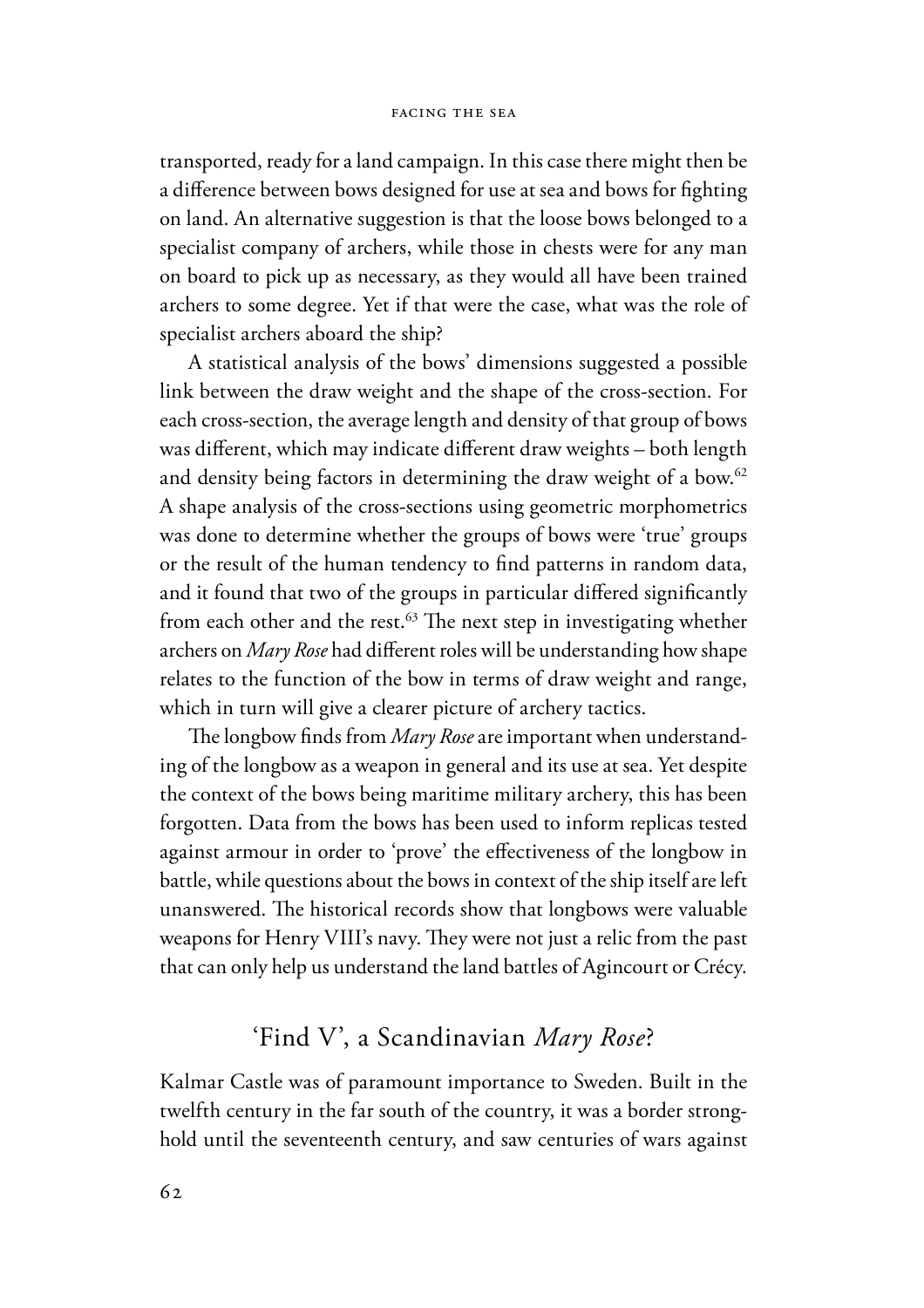Frilägga?



Figure 2.10 Broken remains of the 'pointy sticks' found on Find V. Photo: Jenny Nyberg, Statens historiska museer.

Denmark which included extensive naval and amphibious operations. Kalmar Castle, guarding not only a hostile border but also overlooking a strategic strait in the Baltic Sea, played a key role. The fortress saw a great deal of action, especially in the turbulent sixteenth century, when Sweden broke away from the Kalmar Union with Denmark and fought its way to independent statehood.

In 1920–1940, Kalmar Castle underwent extensive restorations and the surrounding bay was drained, exposing a multitude of shipwrecks. A construction draftsman, Harald Åkerlund (1900–1980), organized excavations, becoming a pioneer of Swedish maritime archaeology. The finds were presented in the book Fartygsfynden i den forna ham*nen i Kalmar* (1951, 'Ship-finds in the former harbour of Kalmar').<sup>64</sup> Unknown to Åkerlund, his finds also suggest that archery was part of Scandinavian naval warfare in the 1520s.

The 'most interesting find' during the excavations, according to Åkerlund, was a warship referred to as 'Find  $V^{\prime 65}$ Åkerlund's book discussed in detail when Find V may have sunk. A type of shoe found on the ship was common in the period 1525–1550, from which Åkerlund concluded that the ship probably met its fate in the battles fought at Kalmar in 1523–1525. This would make it contemporary with *Mary Rose*. Find V was found close to the castle walls and had been partly destroyed by fire before it sank, probably set alight by the castle's defenders. This would imply the warship was Danish. 'It probably got stuck while attempting to land, and thereafter shot ablaze,' Åkerlund wrote,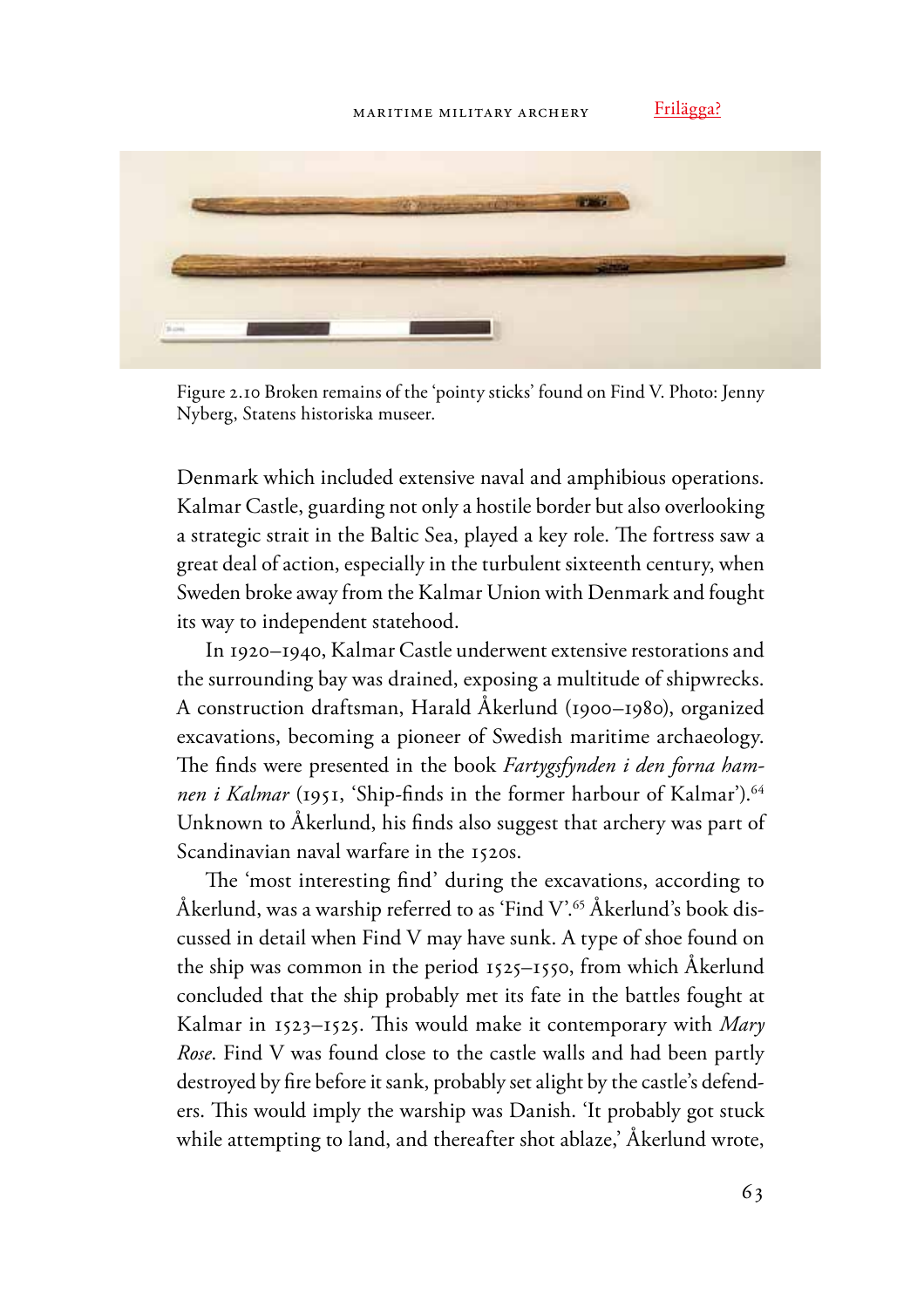implying fire arrows were used.<sup>66</sup> He also enthused about a 'couple of interesting finds' on Find V: 'two crossbow arrows made of wood. One of them is broken, the other one is still in one piece.'67 However, he did not reflect on crossbows' suitability for shooting fire arrows. Another find on the warship puzzled Åkerlund:

In the ship were furthermore two long, thin, and pointy 'sticks' made of ash. One of them is in one piece and is 73 cm long, pointy at one end and the other end is cut off. Some other parts of similar sticks were found. The author cannot explain the purpose of these.<sup>68</sup>

*Mary Rose* provides a likely answer to Åkerlund's question about the 'pointy "sticks" made of ash': they were probably remains of arrow shafts (Fig. 2.10).

Over 3,500 longbow arrows were found on *Mary Rose* and they are very similar to the Kalmar finds. The Kalmar sticks are slightly shorter than *Mary Rose* arrow shafts, which measured between 740 mm and 790 mm, but still fell within the typical range for a longbow arrow.69 Their shorter length suggests that Scandinavian naval bows may have been shorter than the English longbows, resulting in a shorter draw length. However, the Kalmar sticks are thicker in the middle, implying that Scandinavian fletchers were as experienced in arrow-making as their English colleagues, knowing that the middle of the arrow was exposed to greater stresses when released (Fig. 2.11).

The existence of warbows in Scandinavia is further supported by multiple finds of military arrowheads all over Sweden. For example, during excavations of the small Stockholm island of Helgeandsholmen in 1978–1980, some 50 warbow arrowheads were found.<sup>70</sup> Regarding Kalmar specifically, during an excavation in 1992, military arrowheads were found.<sup>71</sup> These were of the needle bodkin type, made for penetrating chainmail. The same type – alongside other types of standardized military arrowheads – can be found all over Europe.

The most interesting thing about the finds in Kalmar is the date, as they place Scandinavian maritime archers in the sixteenth century. The assumption that in the early modern period the military use of bows and arrows was a thing of the past, at least outside England, can thus be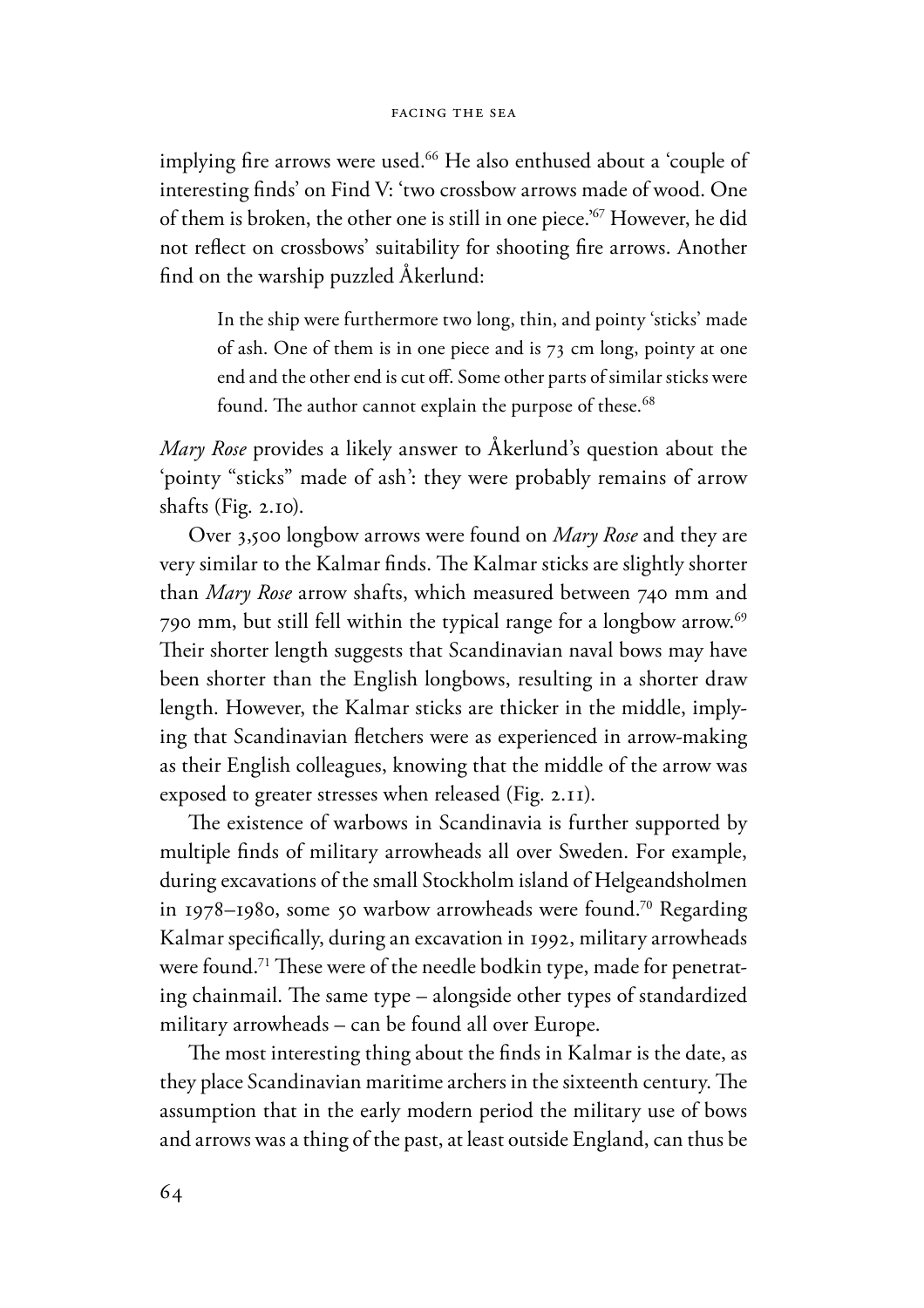#### maritime military archery



Figure 2.11 Visual evidence that Scandinavian warships carried archers is plentiful, as in this mid-fourteenth-century wall painting of a cog in Skamstrup, Denmark. The bowman on the ship's sterncastle has a recurve warbow. Photo: Kurt Villads Jensen, Stockholm University.

dismissed. The Swedish navy equipped its warships with 'fire arrows that can be shot with bows' in the Northern Seven Years War  $(1563-1570)^{72}$ There was the example which opened this essay: the Danish–Swedish naval battle of 4 June 1565, when Admiral Trolle met his death when exposed to Swedish warbows (Fig. 2.12). Plainly, the definition of naval archery must be broadened, both temporally and geographically. Maritime bowmen were deployed on warships for later than is commonly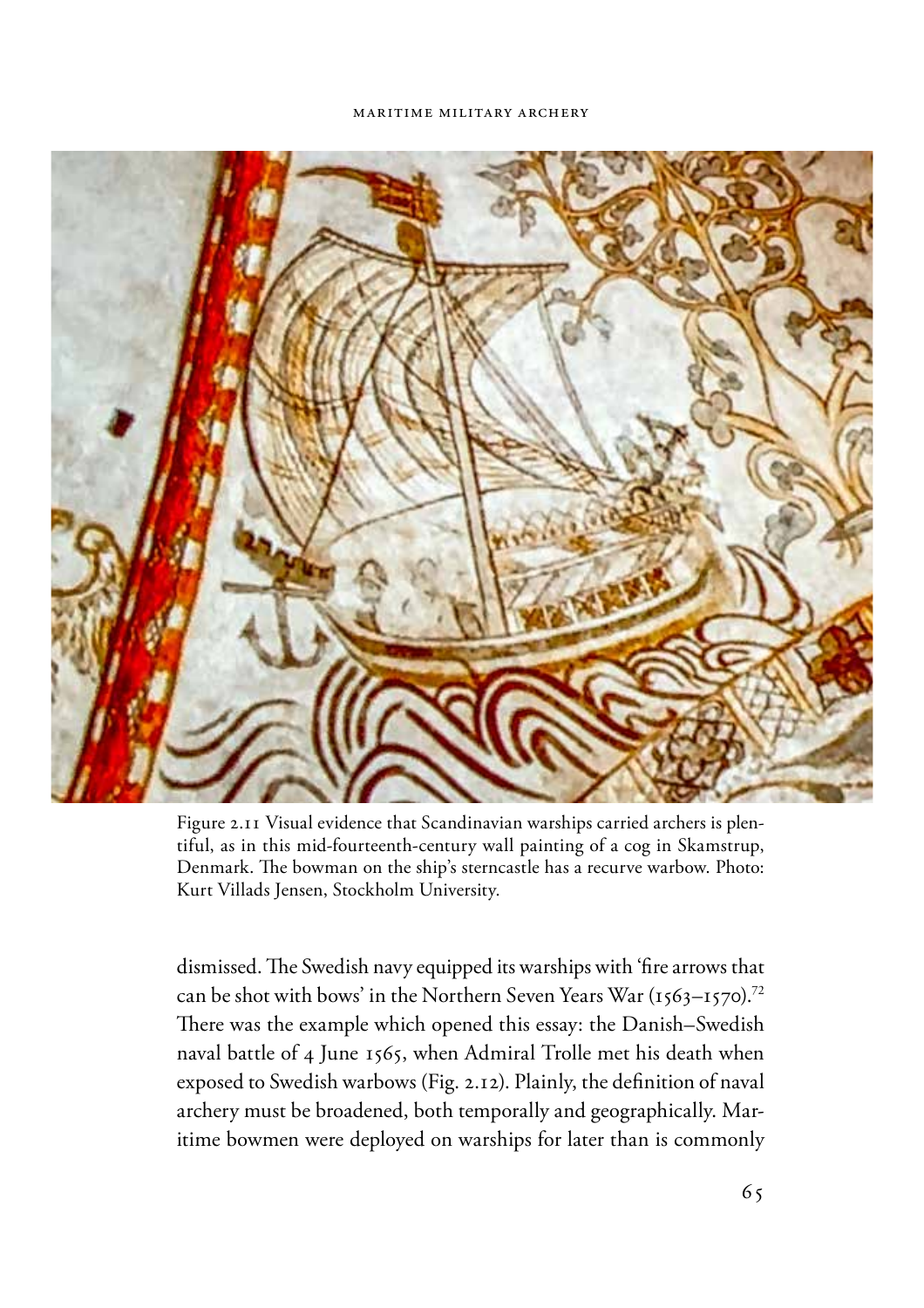

Figure 2.12 Admiral Herluf Trolle, the Danish Inspector of the Fleet (1551). Photo: Wikimedia Commons.

recognized – and they continued to constitute a transnational weapon system, not a specifically English one.

# The decline of military archery in the 1590s

On 28 August 1595, an English fleet under the command of Francis Drake and John Hawkins set sail from Plymouth, heading to the West Indies to attack the Spanish. The bills of lading for *Defiance*, *Garland*,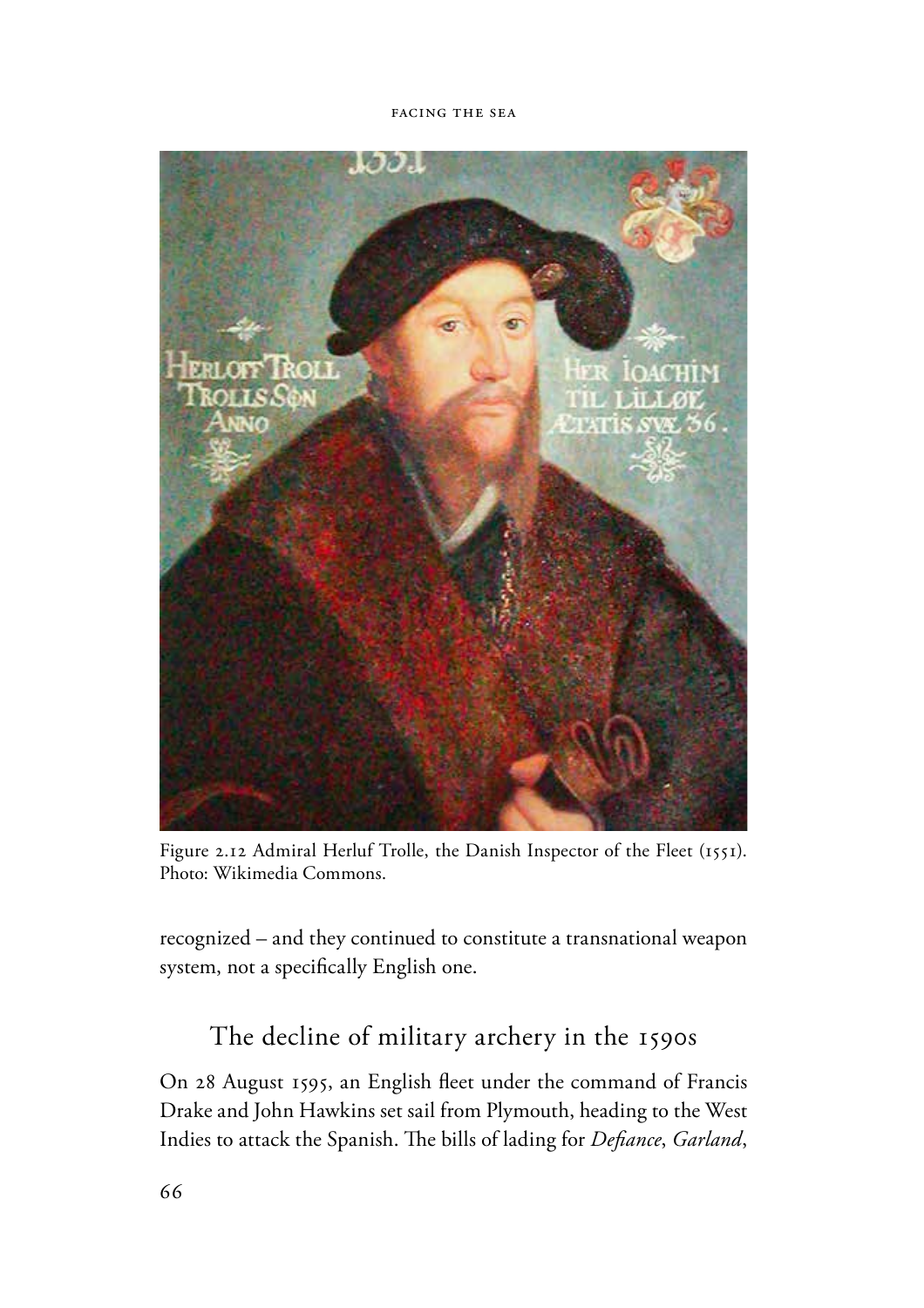*Hope*, *Elizabeth Bonaventure*, *Adventure*, and *Foresight* included 'longe bowes', 'bowe strings', 'longbowe shotte', 'arrows with ffirewourkes' (fire arrows), 'arrowros [*sic*] for longbows' and 'chesstes for bowes and arrows', suggesting Drake and Hawkins understood the value of naval bowmen and intended to put them to good use in the West Indies campaign of 1595–1596. 73 Nevertheless, warbows were soon to disappear from European warships. Over 3,000 years after the Egyptian pharaohs first created organized units of maritime archers, a naval tradition came to an end.

In the 1590s there was a fierce debate in England about whether its military should focus on gunpowder handguns or continue the use of longbows. The debate was primarily concerned, on the one hand, with arguments favouring the complete abandonment of the longbow and, on the other, the defence of the bow as fully superior to firearms', according to the historian Thomas Esper.<sup>74</sup> In the hands of bowyers, fletchers, arrowsmiths, and stringers the manufacture of archery materials developed into a major early modern proto-industrial business – with a keen interest in the continuation of the English military use of longbows. The craftsmen and merchants commanded considerable financial resources, allowing them to publish pamphlets and treatises arguing the benefits of the longbow. In 1596, the bowyers and fletchers of England were behind the publication of *A briefe treatise, to proove the necessitie and excellence of the use of archerie*, which announced:

Archerie to be of farre greater effect then anie other weapon that ever was invented: And that in respect therof onlie, this Realme of England hath been ever feared and honored of all Nations.<sup>75</sup>

The historian Lois G. Schwoerer remarks that a historical mystique of sorts continued to surround the longbow in England, even as it gradually disappeared from the armed forces. 'English people generally believed, as a law put it, that the longbow was God's gift to England', according to Schwoerer.76 William Shakespeare's play *Henry V* in 1599 was perhaps part of the same pro-longbow propaganda effort, immortalizing the bowmen at Agincourt in 1415. The king names them his 'brothers' in the play: 'We fewe, we happie fewe, we bond of brothers, For he to day that sheads his blood by mine, Shalbe my brother.'<sup>77</sup>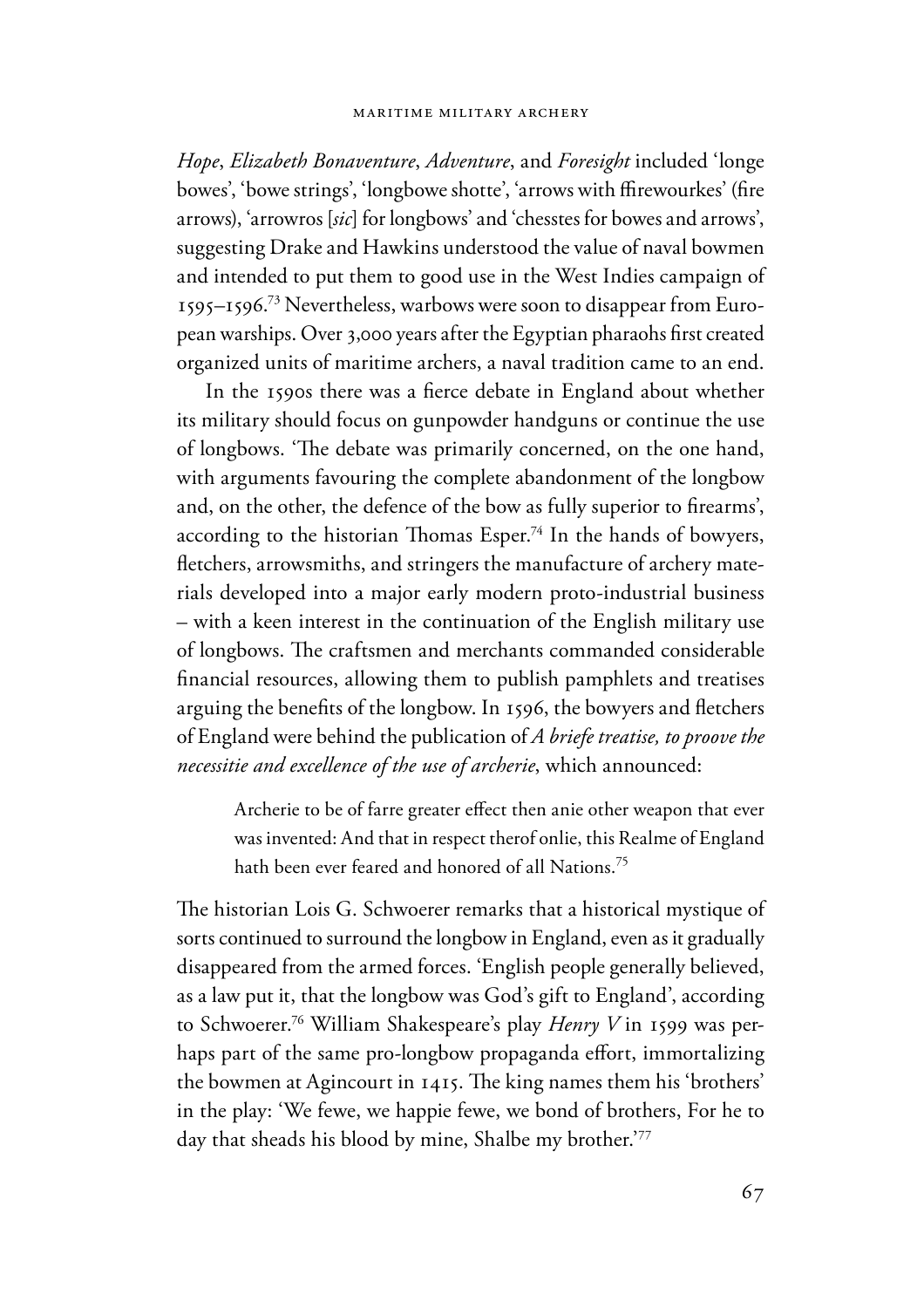On the pro-handgun side in the debate in the 1590s, the main argument was that using the English longbow, however effective it might have been two centuries earlier, was now an embarrassment to the English armed forces. The origin of this standpoint was the experience of English soldiers who had served in the Netherlands, who, as Esper writes,

were greatly impressed by what they termed the 'new discipline.' Elizabeth's army was never a standing force, and its organization remained inferior to that of the Spanish. The poorly organized English forces sent to fight the Spaniards soon proved unequal to the superior training, armament, and staff organization of the Iberians.<sup>78</sup>

One English officer, Sir Roger Williams, saw service on both sides of the fighting there. To military men like him, the warbow symbolized a frightening English backwardness in the art of modern warfare: 'God forbid we should try our bows with their muskets and calivers [harquebuses], without the like shot to answer them.<sup>'79</sup> Military officers arguing for the continued use of bowmen were ridiculed as victims of nostalgia – 'king Harry captains'.80 Also, as argued in 1592 by Humfrey Barwick in his *A* breefe discourse, concerning the force and effect of all *manuall weapons of fire and the disability of the long bowe or archery*, the new types of harquebuses could fire 40 shots an hour, which he said brought their rate of fire close to that of the longbow.<sup>81</sup>

However, when studying the sources, the sheer embarrassment of the English using bows seems more important to the pro-gun side than the actual relative effectiveness of archers and musketeers. Esper's opinion is that 'the replacement of the longbow by firearms occurred at a time when the former was still a superior weapon<sup>'82</sup> Be that as it may, when it came to the usefulness of longbows versus the firearms of the 1590s, 'the gun triumphed', as Schwoerer concludes.<sup>83</sup>

# The forgotten naval archer

Warbows were not completely forgotten after 1600. Quite the contrary, in fact, as England had pronounced proto-nationalistic sentiments about the longbow. In the seventeenth and eighteenth centuries, the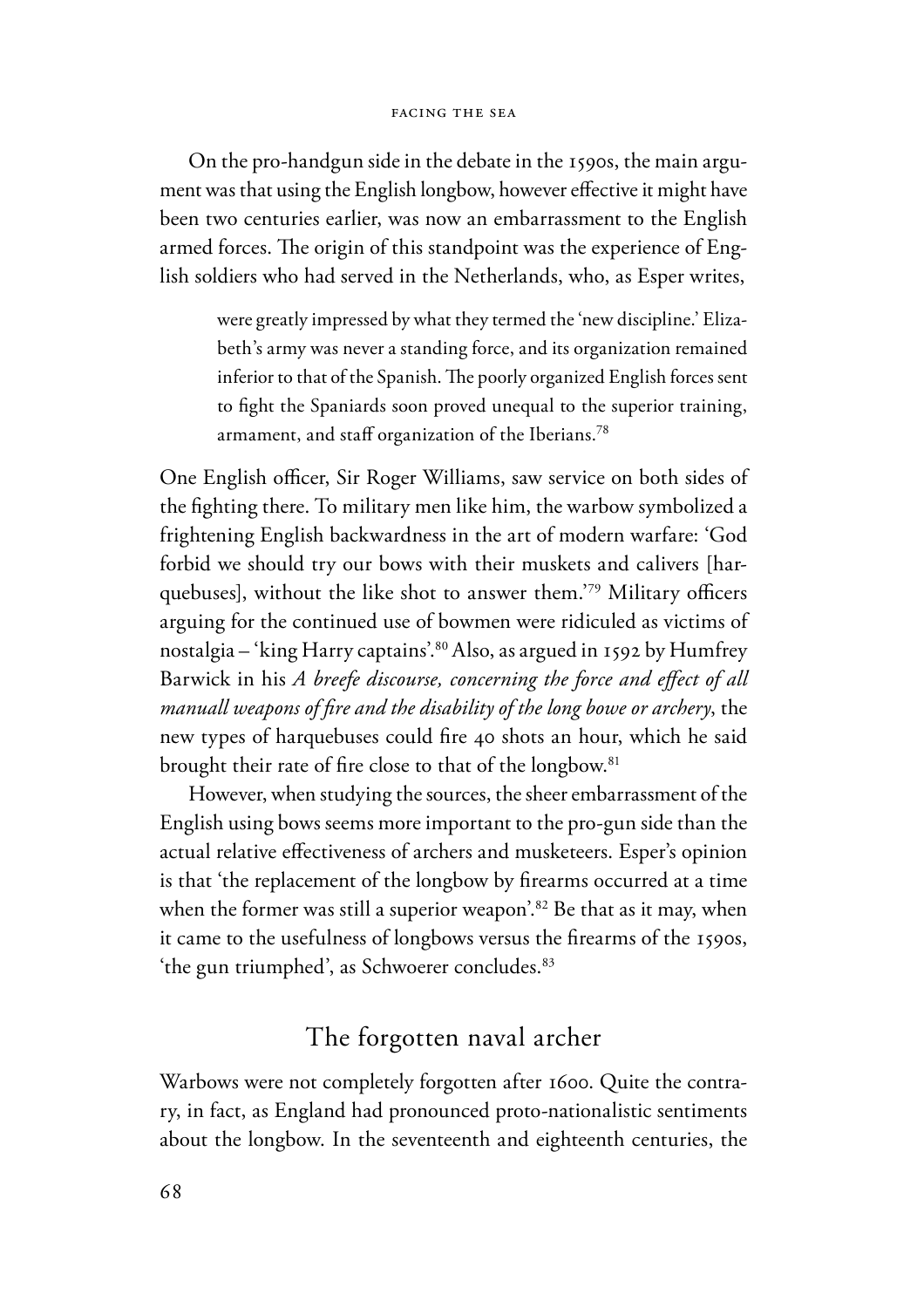myths about the English national hero and master longbowman Robin Hood became more and more popular. However, at the same time as the forest-dwelling 'prince of thieves' and the army bowmen of Agincourt in 1415 became cornerstones in an early English national identity, the naval archers of England were forgotten.

This continued into the post-1789 era, when modern English nationalism was constructed using memory culture surrounding the longbow. In the nineteenth century, following the enormous success of Walter Scott's novel *Ivanhoe* (1819), longbow archery and Robin Hood developed into a nationalist English mass movement.<sup>84</sup> To be a true native Englishman was synonymous with being a longbow archer, according to the nationalist discourse voiced in *Ivanhoe*. 85 In 1791 the archery expert Thomas Roberts had proclaimed the longbow not to be British but English.<sup>86</sup> Alas, the most obvious difference between the two identities is the role of the sea. The British identity is largely maritime, Britain being 'the British Isles', while English national identity is land-based. In the nineteenth century, Britannia ruled the waves while Robin Hood ruled the Sherwood Forest. The identarian heroes of Britishness were Admiral Horatio Nelson and the quest-driven, ever-travelling Arthur, 'king of the Britons', while English longbow nationalism was contextualized by the forest, far from transnational coastlines and imperial British maritime ventures.<sup>87</sup> It is hardly surprising that, even today, the maritime sixteenth-century longbows of the English (not British) ship *Mary Rose* are contextualized, in both popular and scientific writing, as the land-based medieval warbows of Agincourt. The 130 years that elapsed between the Battle of Agincourt in 1415 and the *Mary Rose* sinking in 1545 were unimportant when it came to obscuring the importance of maritime archery, because the longbow was central to the English land-based national identity. This was not a conscious decision. On the contrary, the decision-making was unaware, showing how strongly modern minds are affected by nationalism, social hegemonic structures, and power discourses.

Maritime history since the 1980s has focused on the introduction of cannons on warships in the late Middle Ages and the early modern period. Warships were transformed into platforms for heavy gunpowder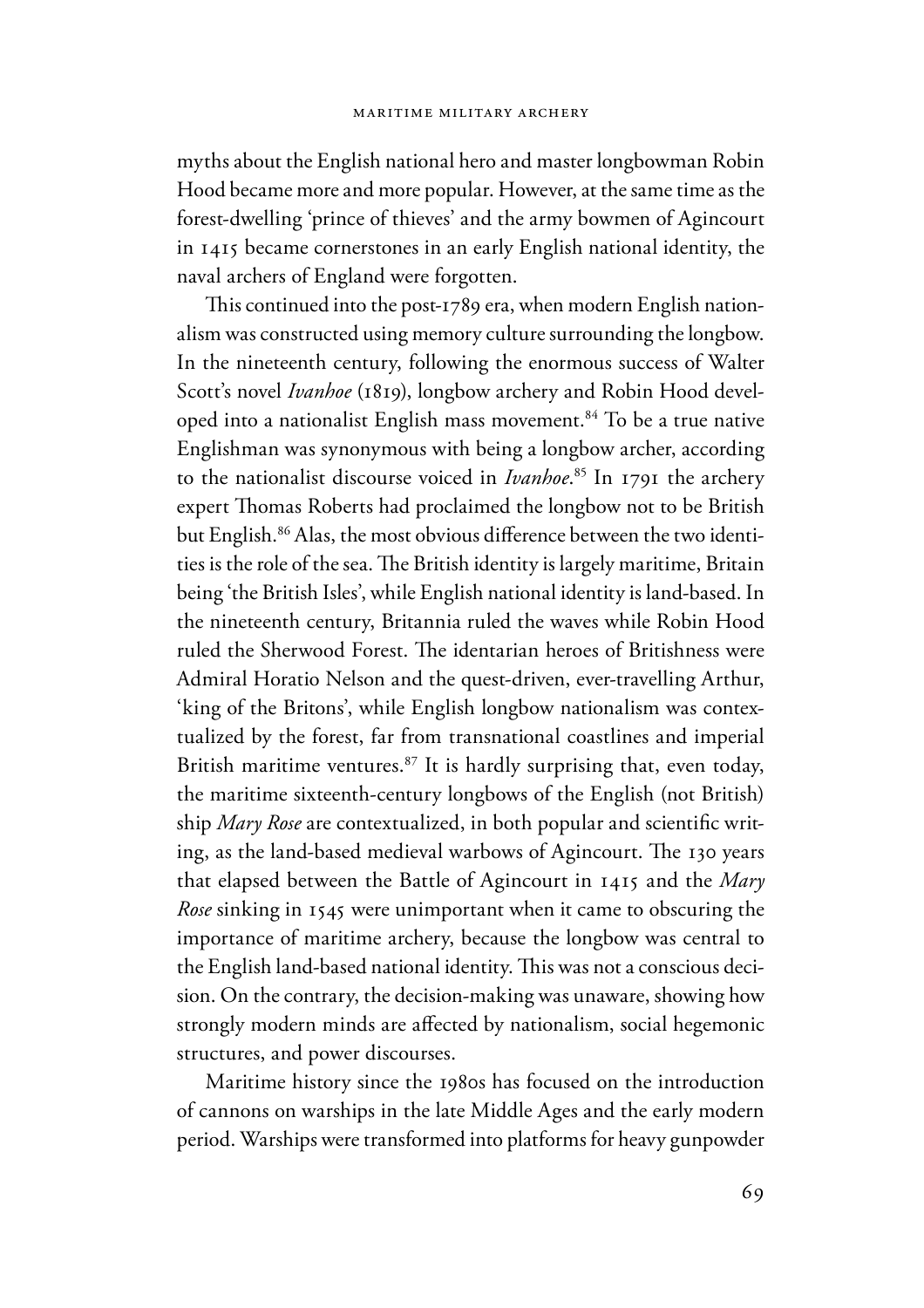artillery, which was undeniably an important transition of warfare at sea. Nevertheless, the importance of this narrative should not obscure the success of maritime archery. Castles were originally built on warships not to accommodate guns but units of archers, and the first guns did not outcompete trained archers in rate of fire, range, or accuracy. At sea, gunpowder risked getting wet, rendering the gun useless, while fire arrows could even be made to work at sea with the application of a waterproof coating  $-$  and may even have been more effective there than on land.

The use of warbows lives on in modern military language. For example in words such as 'marksman' (shooting 'at a mark' being a form of military archery practice developed in the fifteenth century), but also at sea, where the order to 'shoot' is still often used as a firing command.<sup>88</sup> The continued use of archery-related language shows the long-lasting impact maritime archery has had. It is baffling to think that despite this the naval archer has been forgotten. This essay has focused on Europe in the medieval and early modern period, and there are thousands of years of maritime military archery around the world which warrant further study. Bows and arrows were known in six of the seven continents and taking them to sea was similarly widespread.

### Noter

- 1 Carl Gustaf Tornqvist, *Utkast till swenska 'ottans sjö-tåg af Carl Gustaf Tornquist* (Stockholm 1788), 46 an account based on letters from the Northern Seven Years War (1563–1570). We are grateful to Niklas Eriksson for the information about archery at the battle of 1565.
- 2 The longbow (unlike the shorter bows often used by mounted archers) is typically defined as a bow taller than the person who draws it, so usually  $180-200$  cm. The length of the limbs allows more energy to be stored in the bow and transferred to the arrow upon release. Yew (*Taxus baccata*) was considered the best wood for longbows, although elm and hazel have been documented. A self-bow is a bow made from a single piece of wood, using the natural properties of the wood to form a spring; a composite bow uses layers of different materials (wood, horn, bone or sinew), glued together to achieve the same effect.
- 3 The International Longbow Archers Association, www.archery-longbow.com/Longbow/: 'Many still current expressions in the English language come directly from Artillery Shooting or shooting at the Marks. Are you 'up to the Mark'. To 'up the Stakes'. To 'hit the Mark'. To 'make your Mark'. To 'lower your sights'. To' have Clout'. Even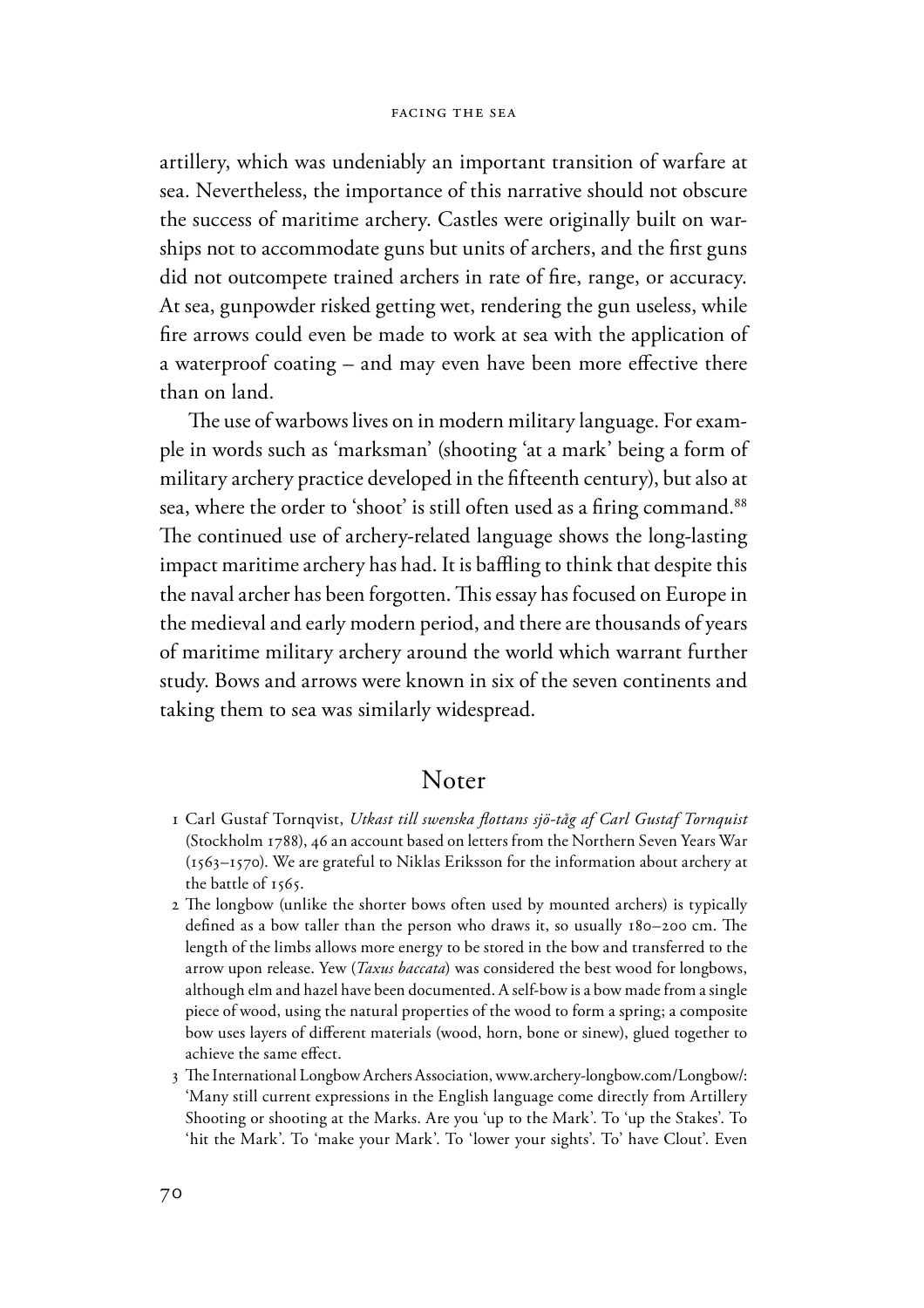'on your Marks' is nothing to do with athletics; it meant do you have your eye on the Mark, i.e. are you ready to shoot.'

- 4 Hugh David Soar, *The Military Archer at Sea* (Bristol 1996); Justin Reay, 'The Longbow and the Tudor Navy Royal', *Britannia Naval Research Association Journal* (2007), www.academia.edu/9079374/The\_Long\_bow\_and\_the\_Tudor\_Navy\_Royal.
- 5 Kelly DeVries, 'God, Leadership, Flemings and Archery: Contemporary Perceptions of Victory and Defeat at the Battle of Sluys, 1340', *American Neptune* 55 (1995); reprinted in id. (ed.), *Guns and Men in Medieval Europe, 1200–1500* (Aldershot 2002).
- 6 Charles D. Stanton, *Medieval Maritime Warfare* (Barnsley 2015); Susan Rose, *Medieval Naval Warfare 1000-1500* (Oxon 2002), 24. The extensive index includes crossbows, crossbowmen and cannons, but does not list archery, bowmen, or bows.
- 7 Mike Loades, *War Bows* (Oxford 2019).
- 8 A bow may be defined as a machine designed to store the low-quality muscle power of the archer, converting it on release into high-quality rapid mechanical movement, see Gad Rausing, *!e Bow: Some notes on its origin and development* (Lund 1967), 16; Robert Hardy, *Longbow: A Social and Military History* (Stroud 2006). This very early evidence is based on arrowhead finds. The earliest confirmed bow specimens come from Mesolithic bog sites (15,000–5,000 BP). Some fragmentary wooden pieces found alongside wooden arrow shafts in Stellmoor, Germany, are believed to be the remains of bows, dating to 9000 BCE. Complete elm self-bows have been recovered in Holmegaard, Denmark, dating to around 6000 BCE. Charles Grayson, Mary French & Michael O'Brien, 'A Brief Overview of Traditional Archery', in *Traditional Archery from Six Continents* (University of Missouri Press 2007), 1. The Stone Age 'Ötzi the Iceman', who lived some 5,000 years ago, was equipped with a 183 cm yew self-longbow, similar to the weapon used by European armed forces in the sixteenth century.
- 9 Finds from tombs including the famous tomb of Tutankhamen (1341–1323 BCE) shows that Egyptian archers were using sophisticated equipment (Rausing 1967, 77); Jimmy Dunn, 'The Ancient Egyptian Navy', Feb. 2003, www.touregypt.net/featurestories/navy.htm.
- 10 Dunn 2003: 'The Sea People, who we are told of on reliefs at Medinet Habu and Karnak, as well as from the text of the Great Harris Papyrus (now in the British Museum), are said to be a loose confederation of people originating in the eastern Mediterranean.'
- 11 *Encyclopaedia Britannica*, s.v. 'Naval ship' (2017).
- 12 Stanton 2015, 5.
- 13 Soar 1996, 5.
- 14 Soar 1996, 2.
- 15 Fredrik Lundström, 'Det vikingatida bågskyttet i Birka: Ett exempel på en framstående stridskonst med främmande inslag' (MA diss., Stockholm University 2006).
- 16 Stanton 2015, 70.
- 17 Miniature from the thirteenth-century *Chronica maiora* by Matthew Paris (Parker Library, Corpus Christi College, Cambridge).
- 18 William Sayers, 'The use of quicklime in medieval naval warfare', *Mariner's Mirror* 92/3 (2006), 263.
- 19 Stanton 2015, 157.
- 20 Stanton 2015, 236. The battle is also known as the Battle of Dover.
- 21 Sayers 2006, 262.
- 22 Stanton 2015, 239.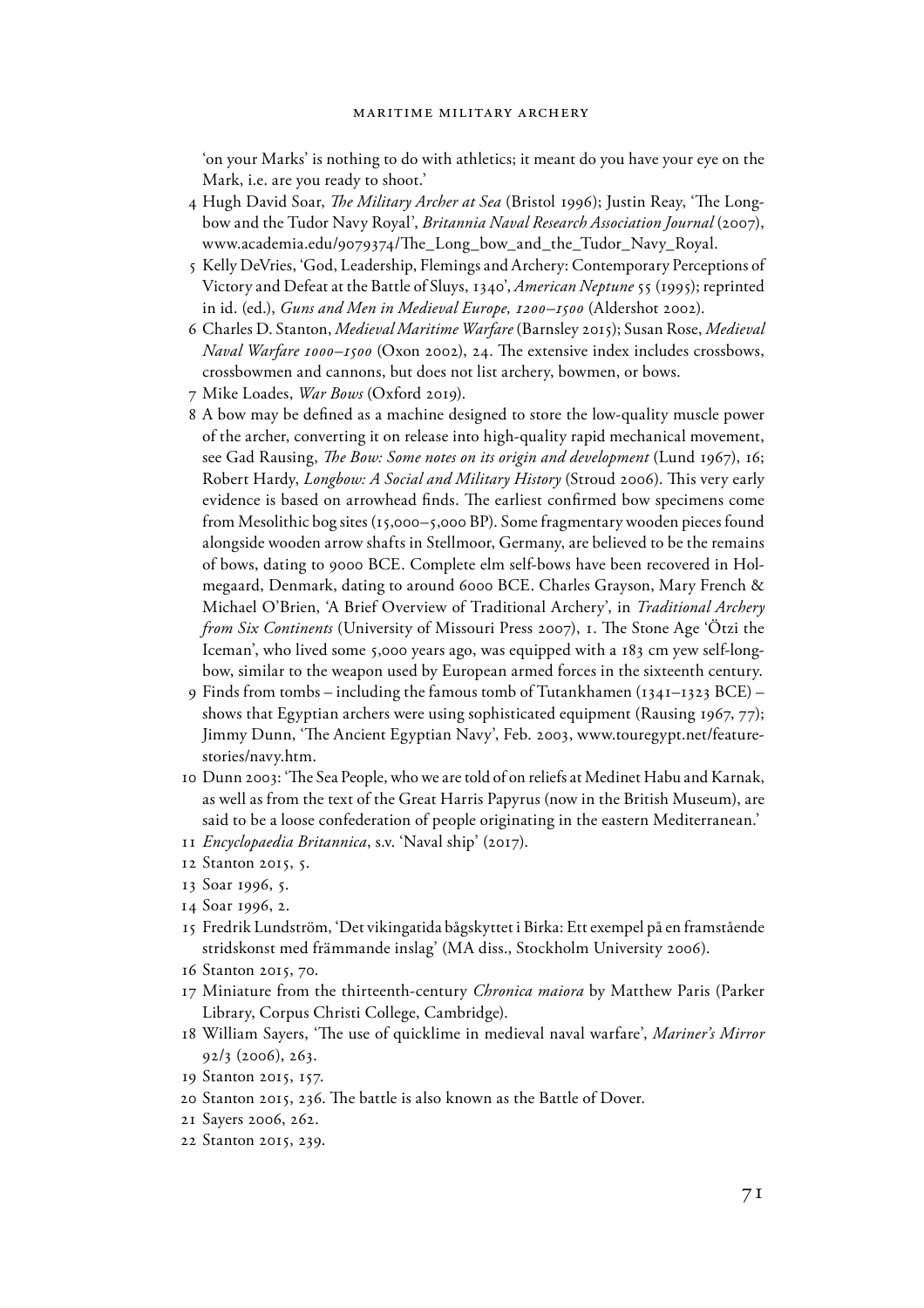- 23 Sayers 2006, 263.
- 24 Sayers 2006, 265.
- 25 Sayers 2006, 265.
- 26 Soar 1996, 8.
- 27 Hermodoros Michael Kritovoulos, *History of Mehmed the Conqueror*, ed. & tr. Charles T. Riggs (Princeton 1954), 50.
- 28 Tornqvist 1788.
- 29 Loades 2019, 28.
- 30 Fire arrows' payload was a mix of gunpowder and alcohol, which would burn intensely for a certain period of time.
- 31 Mark Stretton, 'Fire Arrows Part 3: How Far can they be Shot?', 28 Oct. 2017, and 'Fire Arrows Part 4: What can they set on fire?', 22 Nov. 2017, markstretton.blogspot. com.
- 32 Loades 2019, 68.
- 33 Mark Stretton, 'Practical Tests Part 6: Was The Crescent Head Used to Cut Rope and Sails on Ships?', 20 Feb. 2016, markstretton.blogspot.com.
- 34 The term warbow refers to the idea that larger, heavier draw weight bows, which could fire arrows further and harder, were used in war. Hunting longbows did not need to be as heavy or long ranged. Edward I (1239–1307) is usually credited with the introduction of massed longbow archers in the English army. Edward is said to have tested the new English tactics against the Scots at the Battle of Falkirk in 1298.
- 35 There is limited archaeological evidence of the bow in this period, owing to the biological nature of the materials and the inexpensiveness of the weapon, meaning the bow was discarded when broken rather than maintained as a suit of armour might be.
- 36 Hugh David Soar, *!e Crooked Stick : !e history of the longbow* (Yardley, 2004), 101.
- 37 Martin Neuding Skoog, *I rikets tjänst: Krig, stat och samhälle i Sverige 1450 1550* (Stockholm 2018) discusses the introduction of the infantry's new ranged weapon tactics (longbows, crossbows, and muskets) over the course of the century to 1550; also Clifford Rogers, 'The Military Revolutions of the Hundred Years War', *Journal of Military History* 57/2 (1993), 241–78.
- 38 Clifford Rogers, 'Tactics and the face of battle', in *European Warfare, 1350–1750* (Cambridge 2010), 203–235.
- 39 Interestingly, 'the minimum property qualification which gave a man the right to vote in Parliamentary elections was set at the low level of 40 shillings of land income per year – the same amount which legally obliged him to own a bow' (Rogers 1993, 254).
- 40 Lois G. Schwoerer, *Gun Culture in Early Modern England* (Charlottesville 2016), 55.
- 41 See, for example, Douglas W. Allen & Peter T. Leeson, 'Institutionally Constrained Technology Adoption: Resolving the Longbow Puzzle', *Journal of Law and Economics* 58/3 (2015), 638–715.
- 42 Stanton 2015, 246.
- 43 Loades 2019, 61.
- 44 Reay 2007.
- 45 Loades 2019, 40.
- 46 Loades 2019, 40.
- 47 Stanton 2015, 241.
- 48 DeVries 1995/2002, 223, 224.
- 49 Stanton 2015, 264.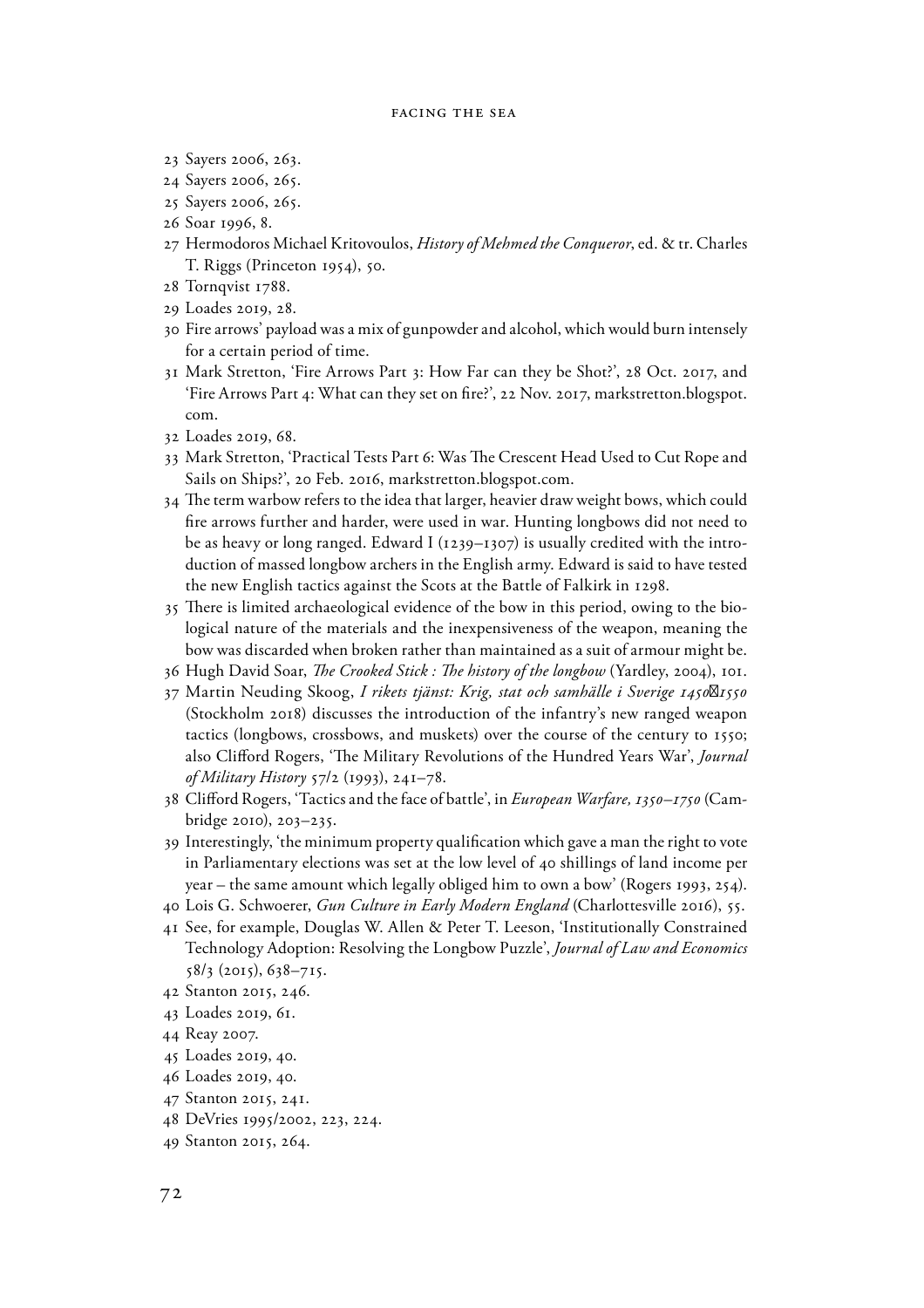- 50 Stanton 2015, 266.
- 51 DeVries 1995/2002, 227.
- 52 DeVries 1995/2002, 223–34.
- 53 DeVries 1995/2002, 226.
- 54 Jim Bradbury, *!e Medieval Archer* (Woodbridge 1985), 155; Hardy 2006, 201.
- 55 Brian Lavery, *Mary Rose: King Henry VIII's warship, 1510–45* (Yeovil 2015), 11–19.
- 56 Peter Marsden, *Sealed by Time* (Portsmouth 2003), 15.
- 57 The reason why Mary Rose sank will probably never be fully known; see Geoffrey Moorhouse, *Great Harry's Navy* (London 2005) and Margaret Rule, *!e Mary Rose* (London 1982).
- 58 For a full breakdown of the features of the longbows, see Alexzandra Hildred (ed.), *Weapons of Warre* (Portsmouth 2011), ch.8.
- 59 Clive Bartlett, Chris Boyton, Steve Jackson, Adam Jackson, Douglas McElvogue, Alexzandra Hildred & Keith Watson, 'The Longbow Assemblage', in Hildred 2011, 602–604.
- 60 Stretton, 'Fire Arrows Part 3: How Far can they be Shot?', 28 Oct. 2017.
- 61 Alexzandra Hildred, 'Handgun Bolts, Incendiary Arrows or Top Darts', in Hildred 2011, 700–702.
- 62 Abigail Parkes, 'Mary Rose Bows: A statistical analysis' (BSc diss., University of Southampton, 2018).
- 63 Abigail Parkes, 'Mary Rose Bows: A morphometric analysis' (MSc diss., University of Southampton, 2019).
- 64 Harald Åkerlund, *Fartygsfynden i den forna hamnen i Kalmar* (Uppsala 1951).
- 65 Åkerlund 1951, 68.
- 66 Åkerlund 1951, 79.
- 67 Åkerlund 1951, 78, tr. Henrik Arnstad.
- 68 Åkerlund 1951, 78, tr. Henrik Arnstad. Jenny Nyberg at the Swedish National Historical Museums tracked down the Kalmar arrow shaft fragments, which today measure at 680 mm – in the original catalogue and on one of the find tags the measurements are given as 735 mm and 900 mm.
- 69 The length of an English longbow arrow was between 711 mm and 914 mm. John J. Mortimer, 'Tactics, strategy, and battlefield formation during the hundred years war: the role of the longbow in the infantry revolution' (PhD thesis, Indiana University of Pennsylvania 2013), 32.
- 70 m.facebook.com/medeltidsmuseet/photos/a.155473727815710/2540286809334378.
- 71 Kalmar County Museum 1992, https://digitaltmuseum.se/021017078357/arkeologisk-undersokning-for-husbyggnation-pilspetsar
- 72 Tornqvist 1788.
- 73 'Bill of Lading for the Ships Returning from the Drake's Last voyage', 1595–96, available at www.indrakeswake.co.uk/Society/Research/billoflading.htm (Loades 2019, 68).
- 74 Thomas Esper, 'The Replacement of the Longbow by Firearms in the English Army', *Technology & Culture* 6/3 (1965), 384.
- 75 R. S., *A briefe treatise, to prooue the necessitie and excellence of the vse of archerie* (London 1596), with a dedication by the 'Companies of Bowyers and Fletchers', available at http://name.umdl.umich.edu/A11250.0001.001.
- 76 Schwoerer 2016, 54.
- 77 Shakespeare, *Henry V*, Act IV Scene III (London 1600).